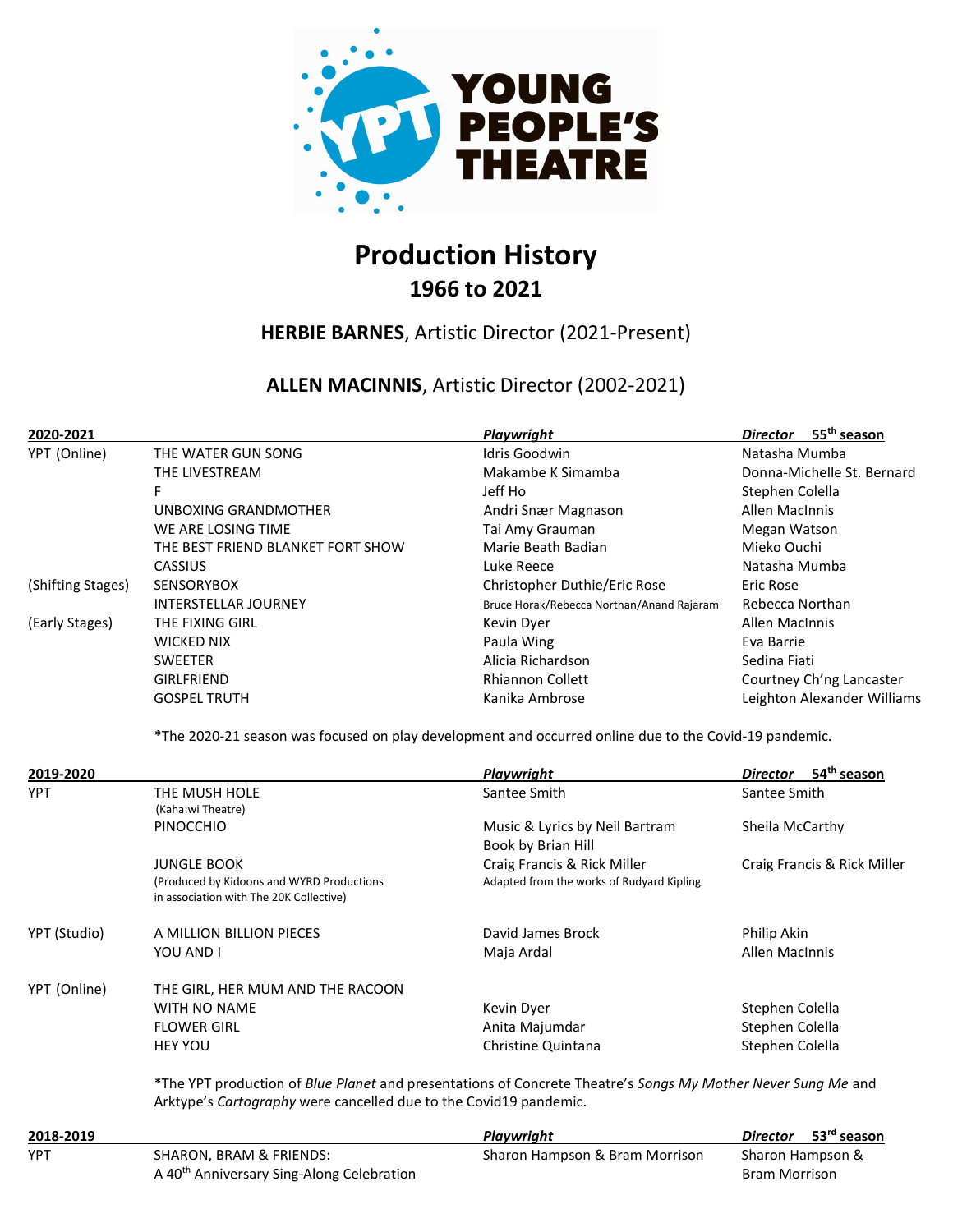|              |                                                                                                                | Jackie Gosselin                                                                                                                               | Jackie Gosselin                            |
|--------------|----------------------------------------------------------------------------------------------------------------|-----------------------------------------------------------------------------------------------------------------------------------------------|--------------------------------------------|
|              | WHAT IF ROMEO AND JULIET<br>(Dynamo Théâtre)                                                                   |                                                                                                                                               |                                            |
|              | <b>MARY POPPINS</b>                                                                                            | Based on the stories of P.L. Travers<br>and the Walt Disney Film<br>Original Music and Lyrics by Richard M. Sherman<br>and Robert B. Sherman  | Thom Allison                               |
|              |                                                                                                                | Book by Julian Fellowes<br>New Songs and Additional Music and Lyrics by<br>George Stiles and Anthony Drewe<br>Co-Created by Cameron Mackintos |                                            |
|              | WE ARE ALL TREATY PEOPLE<br>(Quest Theatre & Making Treaty 7 Cultural Society)                                 | The Artists of Making Treaty 7                                                                                                                |                                            |
|              | THE 26 LETTER DANCE<br>(Bouge de là)                                                                           | Hélène Langevin                                                                                                                               | Hélène Langevin                            |
|              | UNDER THE STAIRS                                                                                               | Written by Kevin Dyer<br>Music by Reza Jacobs                                                                                                 | Micheline Chevrier                         |
|              | ANTIGONE: 方                                                                                                    | Jeff Ho                                                                                                                                       | Stephen Colella &<br>Karen Gilodo          |
| YPT (Studio) | THE CODE<br>(Green Thumb Theatre)                                                                              | Rachel Aberle                                                                                                                                 | <b>Patrick McDonald</b>                    |
|              | ONE THING LEADS TO ANOTHER<br>(National tour)                                                                  | A Collective Collaboration by Maja Ardal,<br>Audrey Dwyer, Mary Francis Moore & Julia Tribe                                                   | Mary Francis Moore                         |
| 2017-2018    |                                                                                                                | Playwright                                                                                                                                    | 52 <sup>nd</sup> season<br><b>Director</b> |
| <b>YPT</b>   | <b>BELLO</b>                                                                                                   | Vern Thiessen                                                                                                                                 | Mieko Ouchi                                |
|              | (Concrete Theatre and L'Unithéâtre)<br><b>BEAUTY AND THE BEAST</b>                                             | translated by Brian Dooley<br>Music by Alan Menken, Lyrics by<br>Howard and Tim Rice, Book by<br>Linda Woolverton                             | <b>Allen MacInnis</b>                      |
|              | THE SECRET GARDEN                                                                                              | Paul Ledoux<br>adapted from the novel by<br>Frances Hodgson Burnett                                                                           | Allen MacInnis                             |
|              | <b>RISKY PHIL</b>                                                                                              | Paula Wing                                                                                                                                    | <b>Stewart Arnott</b>                      |
|              | <b>SALMON GIRL</b><br>(Raven Spirit Dance)                                                                     | Created by Michelle Olson and<br>Quelemia Sparrow                                                                                             | Quelemia Sparrow                           |
| YPT (Studio) | <b>UNAPOLOGETICALLY ME:</b><br><b>SHARON'S CABARET FOR KIDS</b>                                                | <b>Sharron Matthews</b>                                                                                                                       | <b>Sharron Matthews</b>                    |
|              | <b>INSTANT</b><br>(Geordie Productions)                                                                        | Erin Shields                                                                                                                                  | Dean Patrick Fleming                       |
|              | ONE THING LEADS TO ANOTHER<br>(Provincial tour)                                                                | A Collective Collaboration by Maja Ardal,<br>Audrey Dwyer, Mary Francis Moore & Julia Tribe                                                   | Mary Francis Moore                         |
|              | <b>SELFIE</b>                                                                                                  | Christine Quintana                                                                                                                            | Stephen Colella                            |
| 2016-2017    |                                                                                                                | Playwright                                                                                                                                    | 51 <sup>st</sup> season<br><b>Director</b> |
| YPT          | <b>SPIRIT HORSE</b>                                                                                            | <b>Adaptation by Drew Talor</b>                                                                                                               | <b>Greg Banks</b>                          |
|              | (Roseneath Theatre)<br><b>SEUSSICAL</b>                                                                        | from the Irish play 'Tir Na N'Og' by Greg Banks<br>Stephen Flaherty and Lynn Ahrens<br>based on the works of Dr. Seuss                        | Thom Allison                               |
|              | JAMES AND THE GIANT PEACH                                                                                      | Words and Music: Benj Pasek & Justin<br>Paul, Book: Timothy Allen Macdonald<br>based on the book by Roald Dahl                                | Nina Lee Aquino                            |
|              | <b>BOYS WITH CARS</b><br>(Nightswimming, with additional development support<br>from YPT and The Banff Centre) | Anita Majumdar                                                                                                                                | <b>Brian Quirt</b>                         |
|              | MUNSCHTIME!                                                                                                    | Adapted by Stephen Colella<br>and Allen MacInnis<br>based on the stories by Robert Munsch                                                     | <b>Herbie Barnes</b>                       |
| YPT (Studio) | STILL/FALLING<br>(Green Thumb Theatre)                                                                         | Rachel Aberle                                                                                                                                 | Patrick McDonald                           |
|              | ONE THING LEADS TO ANOTHER                                                                                     | A Collective Collaboration by Maja Ardal,<br>Audrey Dwyer, Mary Francis Moore & Julia Tribe                                                   | Mary Francis Moore                         |
|              | <b>SCENES FROM A TREE</b>                                                                                      | Nathalie Derome, Amélie Dumoulin,                                                                                                             |                                            |
|              | (Des mots d'la dynamite)                                                                                       | Karine Sauvé, Frank Martel, Lucie Trudel                                                                                                      |                                            |
|              |                                                                                                                |                                                                                                                                               |                                            |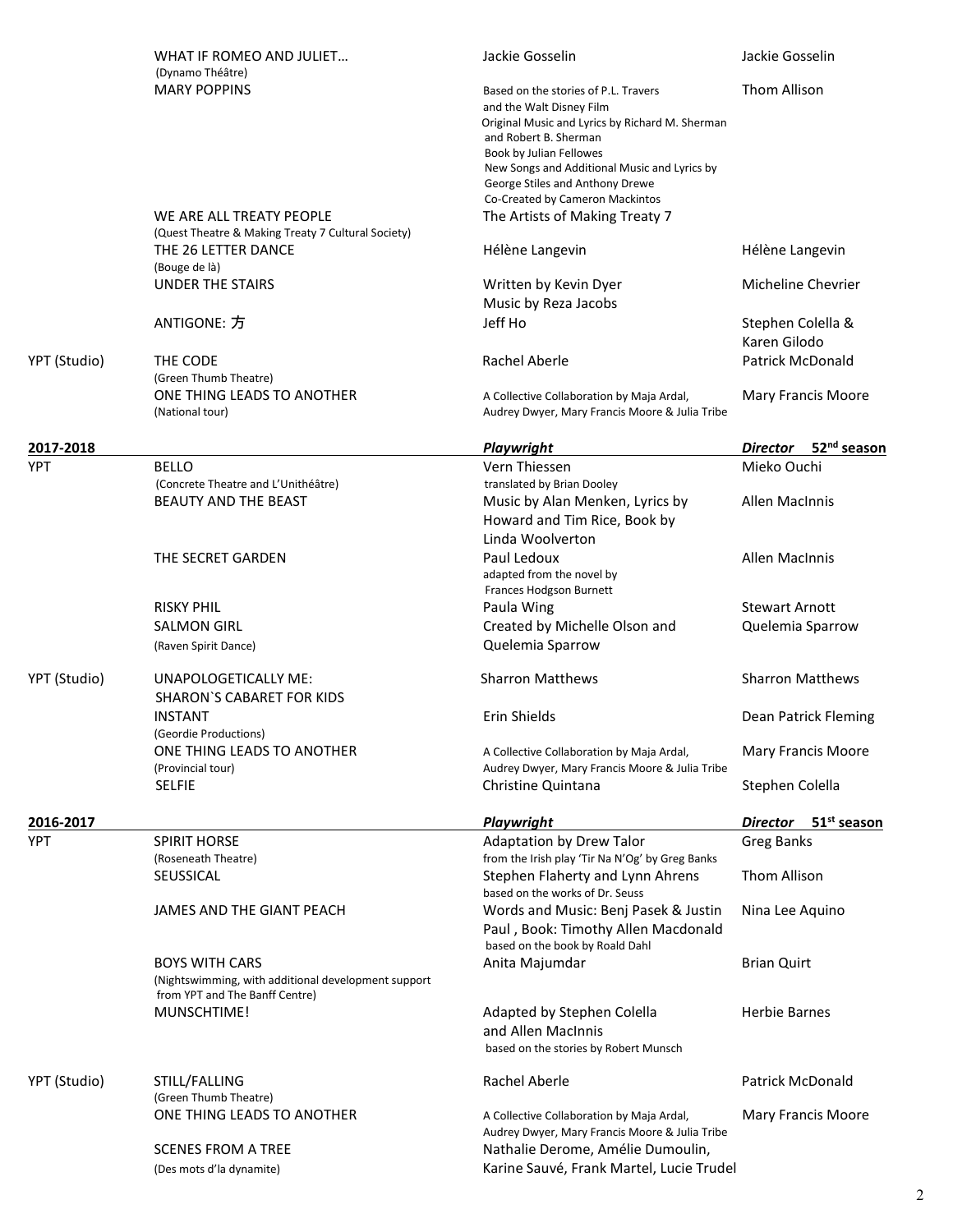English translation by Nadine Desrochers

|                                                                    |                                                                          | Playwright                                                                                  | 50 <sup>th</sup> season<br><b>Director</b> |
|--------------------------------------------------------------------|--------------------------------------------------------------------------|---------------------------------------------------------------------------------------------|--------------------------------------------|
| <b>YPT</b>                                                         | <b>HANA'S SUITCASE</b>                                                   | <b>Emil Sher</b><br>adapted from the book by Karen Levine                                   | Allen MacInnis                             |
|                                                                    | JACOB TWO-TWO MEETS THE HOODED FANG                                      | Mordecai Richler, Music by Britta                                                           | Allen MacInnis and                         |
|                                                                    |                                                                          | and Anika Johnson                                                                           | Jen Shuber                                 |
|                                                                    | <b>MISTATIM</b>                                                          | Erin Shields                                                                                | Andrea Donaldson                           |
|                                                                    | (Red Sky Performance)<br><b>GOODNIGHT MOON</b>                           | based on a concept from Sandra Laronde                                                      | Linda Hartzell                             |
|                                                                    | (Seattle Children's Theatre)                                             | Book, Music and Lyrics by Chad Henry<br>Adapted from Goodnight Moon by Margaret             |                                            |
|                                                                    |                                                                          | Wise Brown and Clement Hurd                                                                 |                                            |
|                                                                    | WIZARD OF OZ                                                             | John Kane<br>adapted fom the book by L. Frank Baum                                          | Joey Tremblay                              |
| YPT (Studio)                                                       | <b>BAOBAB</b>                                                            | Hélène Ducharme                                                                             | Hélène Ducharme                            |
|                                                                    | (Théâtre Motus and SÔ Company (Mali))                                    | Translated by Leanna Brodie                                                                 |                                            |
|                                                                    | P@NDORA                                                                  | Sarah Berthiaume                                                                            | Michel Lefebvre                            |
|                                                                    | (Youtheatre)                                                             | <b>Translated by Nadine DesRochers</b>                                                      |                                            |
|                                                                    | ONE THING LEADS TO ANOTHER                                               | A Collective Collaboration by Maja Ardal,<br>Audrey Dwyer, Mary Francis Moore & Julia Tribe | Mary Francis Moore                         |
|                                                                    | <b>SCARBERIA</b>                                                         | Evan Placey                                                                                 | Nina Lee Aquino                            |
| 2014-2015                                                          |                                                                          | Playwright                                                                                  | 49 <sup>th</sup> season<br><b>Director</b> |
| YPT                                                                | TO KILL A MOCKINGBIRD                                                    | Harper Lee                                                                                  | <b>Allen MacInnis</b>                      |
|                                                                    | JAMES AND THE GIANT PEACH                                                | dramatized by Christopher Sergel                                                            |                                            |
|                                                                    |                                                                          | Words and Music by Benj Pasek and                                                           | Sue Miner                                  |
|                                                                    |                                                                          | Justin Paul, Book by Timothy McDonald                                                       |                                            |
|                                                                    | <b>SNOW ANGEL</b>                                                        | Nikki Loach                                                                                 | Nikki Loach                                |
|                                                                    | (Quest Theatre with development support from YPT)                        | with artistic contributions by Peter Balkwill                                               |                                            |
|                                                                    | <b>PINOCCHIO</b>                                                         | Hugo Bélanger                                                                               | Hugo Bélanger                              |
|                                                                    | (Théâtre Tout à Trac/Place des Arts/Tennessee Performing<br>Arts Centre) | English translation by Bobby Theodore<br>Based on the story by Carlo Collodi                |                                            |
|                                                                    | <b>EMILY'S PIANO</b>                                                     | Adapted by Mark Cassidy                                                                     | <b>Mark Cassidy</b>                        |
|                                                                    |                                                                          | from the novel by Charlotte Gingras                                                         |                                            |
|                                                                    | <b>BEDTIME</b>                                                           | Hélène Langevin                                                                             | Hélène Langevin                            |
|                                                                    | (Bouge de là/YPT/Agora de la danse)                                      |                                                                                             |                                            |
| YPT (Studio)                                                       | <b>TAGGED</b>                                                            | Dave Deveau                                                                                 | Leslie Jones                               |
|                                                                    | (Green Thumb Theatre with development support from YPT)                  |                                                                                             | (based on original direction               |
|                                                                    |                                                                          |                                                                                             | by Patrick McDonald)                       |
|                                                                    |                                                                          |                                                                                             |                                            |
|                                                                    |                                                                          | Playwright                                                                                  | 48 <sup>th</sup> season<br><u>Director</u> |
|                                                                    | A STORY BEFORE TIME                                                      | Drew Hayden Taylor                                                                          | Santee Smith                               |
|                                                                    | (Kaha:wi Dance Theatre)                                                  |                                                                                             |                                            |
|                                                                    | ANNIE (TYA)                                                              | Book by Charles Meehan, Music by                                                            | Allen MacInnis                             |
|                                                                    |                                                                          | Charles Strouse, Lyrics by Martin Charnin                                                   |                                            |
|                                                                    | nOOb<br>(Vertigo Theatre)                                                | Chris Duthie                                                                                | Nathan Pronyshyn                           |
|                                                                    | <b>MINOTAUR</b>                                                          | Kevin Dyer                                                                                  | Alan Dilworth                              |
|                                                                    | (Co-World Premiere with Polka Theatre/Theatr Clywd)                      |                                                                                             |                                            |
|                                                                    | <b>SULTANS OF THE STREET</b>                                             | Anusree Roy                                                                                 | Nina Lee Aquino                            |
|                                                                    | <b>JABBER</b>                                                            | Marcus Youseff                                                                              | Amanda Kellock                             |
|                                                                    | (Geordie Productions)                                                    |                                                                                             |                                            |
|                                                                    | WHERE THE WILD THINGS ARE                                                | Maurice Sendak                                                                              | Kim Selody                                 |
|                                                                    | (Presentation House)                                                     | adapted by TAG Theatre of Glasgow                                                           |                                            |
|                                                                    | <b>PAPER SONG</b><br>(Concrete Theatre)                                  | Jared Matsunaga-Turnbull                                                                    | Caroline Howarth                           |
|                                                                    |                                                                          |                                                                                             |                                            |
|                                                                    |                                                                          | Playwright                                                                                  | 47 <sup>th</sup> season<br><b>Director</b> |
|                                                                    | <b>I ON THE SKY</b>                                                      | <b>Yves Simard</b>                                                                          | <b>Yves Simard</b>                         |
| 2013-2014<br><b>YPT</b><br>YPT (Studio)<br>2012-2013<br><b>YPT</b> | (Dynamo Théâtre)<br>CINDERELLA: A RATICAL RETELLING                      | Mike Kenny                                                                                  | Allen MacInnis                             |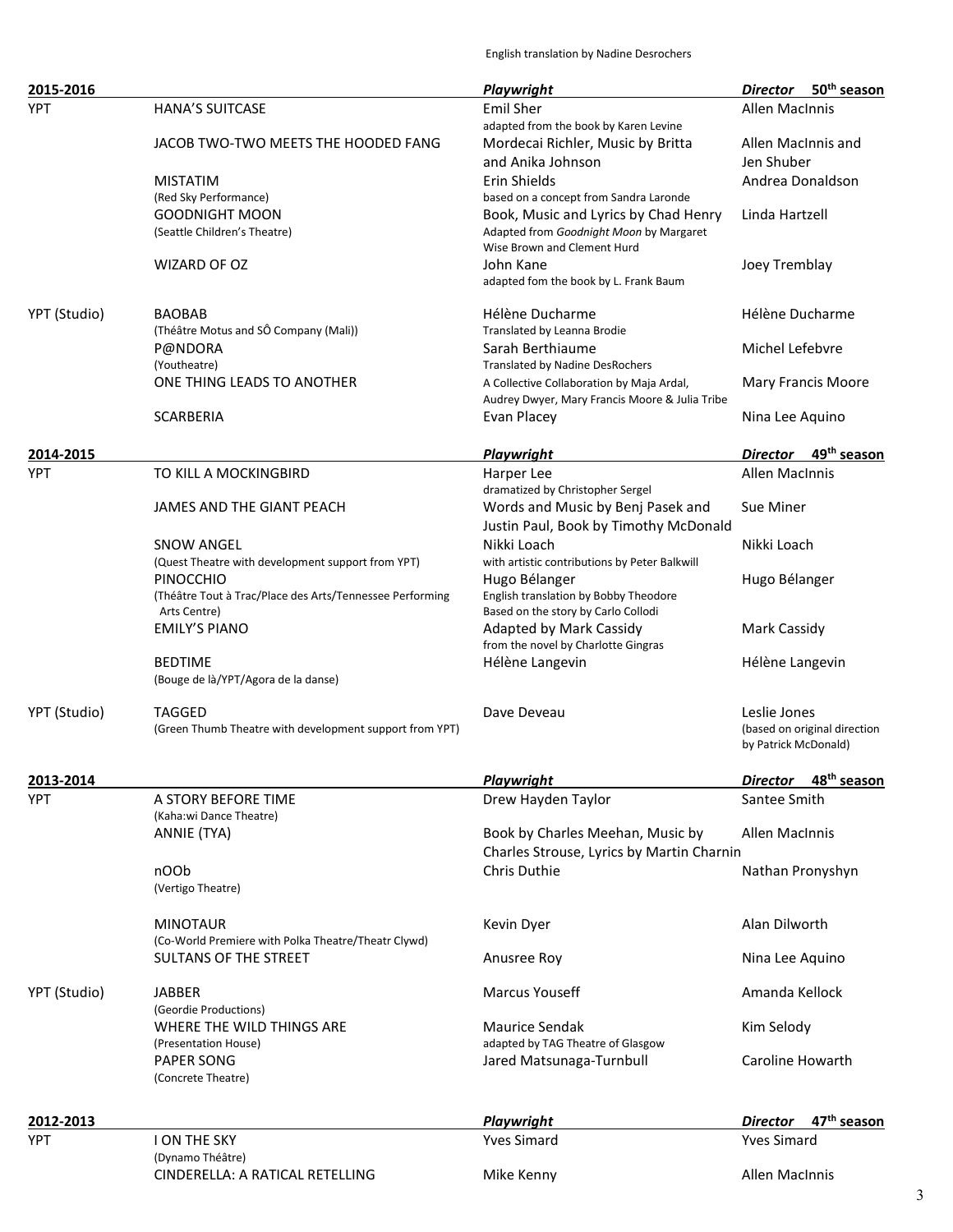|                 |                                                   | Original Music: Jason Jestadt                            |                                            |
|-----------------|---------------------------------------------------|----------------------------------------------------------|--------------------------------------------|
|                 | THE POWER OF HARRIET T!                           | <b>Michael Miller</b>                                    | Tanisha Taitt                              |
|                 | THE CAT CAME BACK                                 | Fred Penner/Jay Brazeau/Kim Selody                       | Kim Selody                                 |
|                 | (Manitoba Theatre for Young People)               |                                                          |                                            |
|                 | <b>BLUE PLANET</b>                                | Andri Snær Magnason                                      | <b>Allen MacInnis</b>                      |
|                 | <b>LA FUGUE</b>                                   | Qui va là                                                | Qui va là                                  |
|                 | (Qui va là/SMCQ Jeunesse)                         |                                                          |                                            |
| YPT (Studio)    | <b>BINTI'S JOURNEY</b>                            | Marcia Johnson                                           | ahdri zhina mandiela                       |
|                 | (Theatre Direct)                                  | based on the novel The Heaven Shop<br>by Deborah Ellis   |                                            |
|                 | <b>HERE TO HEAR</b>                               | Linda A. Carson & Cathy Nosaty                           | Pablo Felices-Luna                         |
|                 | (Carousel Players in association with YPT)        |                                                          |                                            |
|                 |                                                   |                                                          |                                            |
| 2011-2012       |                                                   | Playwright                                               | 46 <sup>th</sup> season<br><b>Director</b> |
| <b>YPT</b>      | THE STUDIO                                        | Hélène Langevin                                          | Hélène Langevin                            |
|                 | (Bouge de là)                                     |                                                          |                                            |
|                 | SEUSSICAL                                         | Lynn Ahrens, Stephen Flaherty                            | <b>Allen MacInnis</b>                      |
|                 |                                                   | & Eric Idle                                              |                                            |
|                 |                                                   | based on the works of Dr. Seuss                          |                                            |
|                 | THE GREAT MOUNTAIN                                | <b>Tracey Power</b>                                      | Alan Dilworth                              |
|                 | (Red Sky Performance)                             |                                                          |                                            |
|                 |                                                   |                                                          |                                            |
|                 | THE NEVERENDING STORY                             | David S. Craig                                           | David S. Craig                             |
|                 | (Roseneath Theatre)                               | based on the novel by Michael Ende                       |                                            |
|                 | JACK AND THE GIANT BEANSTALK                      | Linda A. Carson                                          | Kim Selody                                 |
|                 | BEYOND THE CUCKOO'S NEST                          | Ed Roy                                                   | Ed Roy                                     |
| YPT (Studio)    | WOULD YOU SAY THE NAME OF                         | <b>Berend McKenzie</b>                                   | Allen MacInnis &                           |
|                 | THIS PLAY? * (NGGRFG)                             |                                                          | Tanisha Taitt                              |
|                 | <b>BAOBAB</b>                                     | Hélène Ducharme                                          | Hélène Ducharme                            |
|                 | (Théâtre Motus and SÔ Company (Mali))             | Translated by Leanna Brodie                              |                                            |
|                 |                                                   |                                                          |                                            |
| 2010-2011       |                                                   | <b>Playwright</b>                                        | Director 45 <sup>th</sup> season           |
|                 |                                                   |                                                          |                                            |
| <b>YPT</b>      | THE INVISIBLE GIRL                                | Michele Riml                                             | Nina Lee Aquino                            |
|                 | A YEAR WITH FROG AND TOAD                         | <b>Robert and Willie Reale</b>                           | <b>Allen MacInnis</b>                      |
|                 |                                                   | based on the books by Arnold Lobel                       |                                            |
|                 | THE BIG LEAGUE                                    | James Durham                                             | Mary Ellen Maclean                         |
|                 | I THINK I CAN                                     | Florence Gibson and Shawn Byfield                        | <b>Conrad Alexandrowicz</b>                |
|                 | ALICE IN WONDERLAND                               | Hugo Bélanger                                            | Hugo Bélanger                              |
|                 | (Théâtre Tout à Trac)                             | freely adapted from the book by Lewis Carroll,           |                                            |
|                 | THE SHAPE OF A GIRL                               | Translated by Maureen Labonte<br>Joan Macleod            |                                            |
|                 | (Green Thumb Theatre)                             |                                                          | <b>Patrick McDonald</b>                    |
| YPT (Studio)    | <b>ROUTES</b>                                     | Collin Doyle                                             | Mieko Ouchi                                |
|                 | (Concrete Theatre)                                |                                                          |                                            |
|                 | AS YOU PUPPET                                     | Jane McLelland & Mike Petersen                           | Ken MacDougall                             |
|                 | (Hank's Toybox Theatre)                           | from William Shakespeare's As You Like It                |                                            |
| DRAMA SCHOOL    | <b>BREAKING AWAY</b>                              | The Ensemble                                             | Mark Cassidy                               |
| <b>ENSEMBLE</b> |                                                   |                                                          |                                            |
|                 |                                                   |                                                          |                                            |
| 2009-2010       |                                                   | <b>Playwright</b>                                        | 44 <sup>th</sup> season<br><b>Director</b> |
| <b>YPT</b>      | THE PRINCESS & THE HANDMAIDEN                     | Leslie Arden                                             | <b>Allen MacInnis</b>                      |
|                 | EL NUMERO UNO                                     | Pamela Mordecai                                          | ahdri zhina mandiela                       |
|                 | THE MONSTER UNDER THE BED                         | Kevin Dyer                                               | Nina Lee Aquino                            |
|                 | <b>HANA'S SUITCASE</b>                            | Emil Sher                                                | <b>Allen MacInnis</b>                      |
|                 |                                                   | adapted from the book by Karen Levine                    |                                            |
| YPT (Studio)    | <b>BLIND SPOT</b>                                 | Meghan Gardiner                                          | <b>Patrick McDonald</b>                    |
|                 | (Green Thumb Theatre)                             |                                                          | Pablo Felices-Luna                         |
|                 | THERE'S A MOUSE IN MY HOUSE<br>(Carousel Players) | Carrie Costello<br>adapted from the book by Sheree Fitch |                                            |
|                 | THRICE UPON A TIME                                | Jacqueline Gosselin & Robert Dion                        | Jacqueline Gosselin                        |
|                 | (Dynamo Theatre)                                  |                                                          |                                            |
|                 | IN THIS WORLD                                     | Hannah Moscovitch                                        | Michel Lefebvre                            |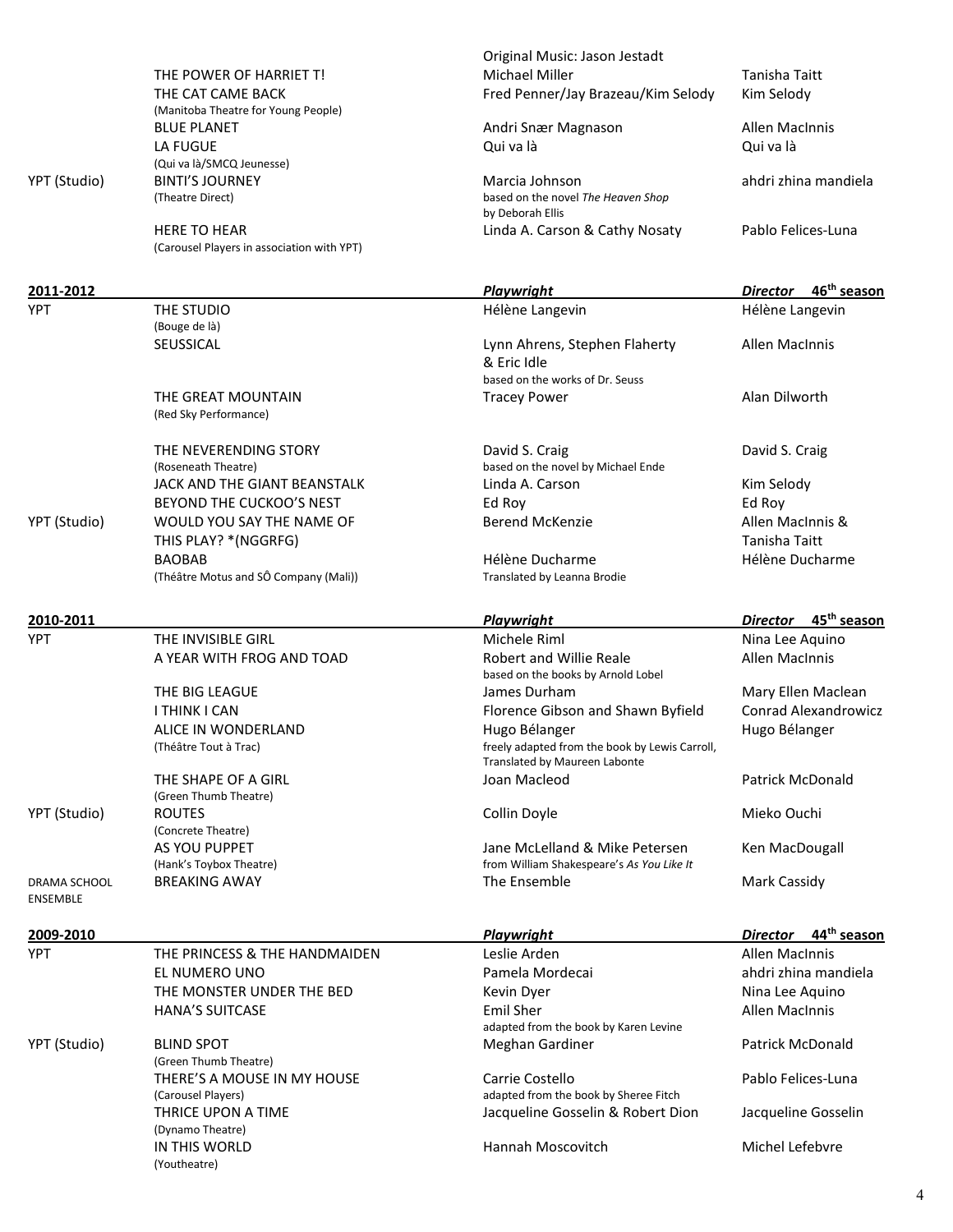| DRAMA SCHOOL<br>ENSEMBLE        | <b>JUST LOOK</b>                                                    | The Ensemble                                                                                | Mark Cassidy                               |
|---------------------------------|---------------------------------------------------------------------|---------------------------------------------------------------------------------------------|--------------------------------------------|
| 2008-2009                       |                                                                     | <b>Playwright</b>                                                                           | 43 <sup>rd</sup> season<br><b>Director</b> |
| <b>YPT</b>                      | <b>GHOSTS &amp; LADDERS</b><br>(Dynamo Theatre/LKTYP co-production) | Kim Selody in collaboration with<br>Jacqueline Gosselin                                     | Jacqueline Gosselin                        |
|                                 | YOU'RE A GOOD MAN CHARLIE BROWN                                     | Clark Gesner<br>based on the comic strip by Charles Schulz                                  | Allen MacInnis                             |
|                                 | THE FORBIDDEN PHOENIX<br>(in partnership with the Citadel Theatre)  | Marty Chan/Robert Walsh                                                                     | Ron Jenkins                                |
|                                 | THE EMPEROR'S NEW THREADS<br>(Axis Theatre)                         | Melody Anderson and Peter Anderson                                                          | Peter Anderson                             |
|                                 | EARTH=HOME<br>(Judith Marcuse Projects)                             | <b>Judith Marcuse</b>                                                                       | <b>Judith Marcuse</b>                      |
|                                 | POBBY AND DINGAN                                                    | Paula Wing<br>adapted from the book by Ben Rice                                             | <b>Stewart Arnott</b>                      |
| YPT (Studio)                    | <b>BIRD BRAIN</b>                                                   | Vern Thiessen<br>Based on the story Vogelkopf by Albert Wendt                               | <b>Ruth Madoc-Jones</b>                    |
|                                 | ARE WE THERE YET?<br>(Concrete Theatre)                             | Jane Heather                                                                                | Mieko Ouchi                                |
| DRAMA SCHOOL                    | AS IF                                                               | The Ensemble                                                                                | <b>Elizabeth Saunders</b>                  |
| <b>ENSEMBLE</b>                 |                                                                     | adapted from As You Like It<br>by William Shakespeare                                       |                                            |
| 2007-2008                       |                                                                     | <b>Playwright</b>                                                                           | 42 <sup>nd</sup> season<br><b>Director</b> |
| <b>YPT</b>                      | <b>HANA'S SUITCASE</b>                                              | <b>Emil Sher</b>                                                                            | <b>Stewart Arnott</b>                      |
|                                 | (National Tour)                                                     | adapted from the book by Karen Levine                                                       | Original direction by A. MacInnis          |
| YPT                             | ME ME ME                                                            | Lise Vallaincourt                                                                           | Robert Dion                                |
|                                 | (Dynamo Theatre)                                                    |                                                                                             |                                            |
|                                 | WIZARD OF OZ                                                        | John Kane<br>adapted fom the book by L. Frank Baum                                          | Allen MacInnis                             |
|                                 | <b>TOUCH THE SKY</b>                                                | Michael Miller                                                                              | Allen MacInnis                             |
|                                 | LOVE YOU FOREVER AND MORE MUNSCH                                    | Stephen Colella/Sue Miner                                                                   | Sue Miner                                  |
|                                 |                                                                     | adapted from the stories of Robert Munsch                                                   |                                            |
|                                 | <b>ROUGH HOUSE</b><br>(Nightswimming Theatre)                       | Andy Massingham                                                                             | <b>Brian Quirt</b>                         |
|                                 | CRANKED<br>(Green Thumb Theatre)                                    | Michael P. Northey                                                                          | Patrick McDonald                           |
|                                 |                                                                     |                                                                                             |                                            |
| YPT (Studio)                    | RAVEN STOLE THE SUN                                                 | Drew Hayden Taylor                                                                          |                                            |
|                                 | (Red Sky Productions)<br><b>DEAD AHEAD</b>                          | based on a Tlingit Nation story<br>recounted by Sháa Tláa Maria Williams                    | Sandra Laronde<br>Ed Roy                   |
|                                 | (In partnership with Topological Theatre)                           | Ed Roy                                                                                      |                                            |
| DRAMA SCHOOL<br>ENSEMBLE        | <b>CONVERSE</b>                                                     | Judith Thompson/Anita Majumdar/ Sonja Mills/<br>Marjorie Chan/Michael Miller/Darrell Dennis | Nina Lee Aquino                            |
| 2006-2007                       |                                                                     | Playwright                                                                                  | 41 <sup>st</sup> season<br><b>Director</b> |
| <b>YPT</b>                      | <b>HANA'S SUITCASE</b>                                              | <b>Emil Sher</b>                                                                            | <b>Allen MacInnis</b>                      |
|                                 |                                                                     | adapted from the book by Karen Levine                                                       |                                            |
|                                 | SEUSSICAL                                                           | Lynn Ahrens, Stephen Flaherty<br>and Eric Idle                                              | <b>Allen MacInnis</b>                      |
|                                 |                                                                     | based on the works of Dr. Seuss                                                             |                                            |
|                                 | DANNY, KING OF THE BASEMENT<br>(Roseneath Theatre)                  | David S. Craig                                                                              | <b>Richard Greenblatt</b>                  |
|                                 | COMET IN MOOMINLAND<br>(MTYP)                                       | Graham Whitehead<br>adapted from the book by Tove Jansson                                   | Kim Selody                                 |
|                                 | I THINK I CAN                                                       | Florence Gibson and Shawn Byfield                                                           | <b>Conrad Alexandrowicz</b>                |
| YPT (Studio)                    | <b>CHASING THE MONEY</b><br>(Green Thumb Theatre)                   | Dennis Foon                                                                                 | <b>Patrick McDonald</b>                    |
|                                 | <b>GEORGE AND MARTHA</b><br>(Carousel Players)                      | Linda Carson, Kim Selody and<br>Terry Judd                                                  | Kim Selody                                 |
|                                 |                                                                     | adapted from the book by James Marshall                                                     |                                            |
| DRAMA SCHOOL<br><b>ENSEMBLE</b> | THE WRESTLING SEASON                                                | Laurie Brooks                                                                               | Thom Vernon                                |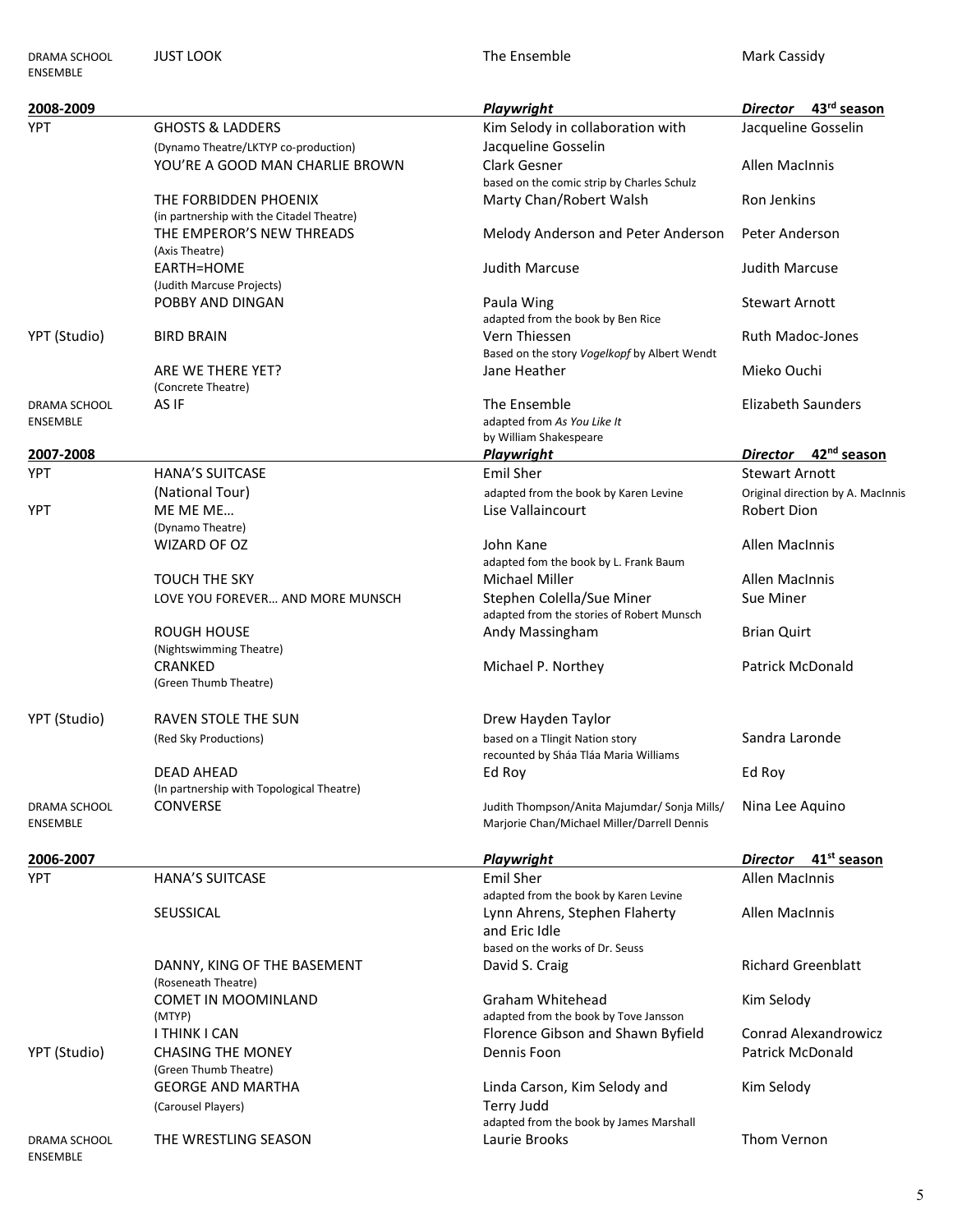| 2005-2006                       |                                                                 | <b>Playwright</b>                      | 40 <sup>th</sup> season<br>Director        |
|---------------------------------|-----------------------------------------------------------------|----------------------------------------|--------------------------------------------|
| <b>YPT</b>                      | DUEL AT DAWN                                                    | Glenda Macfarlane                      | <b>Ruth Madoc-Jones</b>                    |
| (St. James Cath)                |                                                                 |                                        |                                            |
| <b>YPT</b>                      | <b>BUNNICULA</b>                                                | John Klein                             | <b>Allen MacInnis</b>                      |
|                                 |                                                                 | adapted from the book by               |                                            |
|                                 |                                                                 | Deborah & James Howe                   |                                            |
|                                 | SEESAW                                                          | Dennis Foon                            |                                            |
|                                 | (Green Thumb Theatre)<br><b>HANA'S SUITCASE</b>                 | <b>Emil Sher</b>                       | <b>Allen MacInnis</b>                      |
|                                 |                                                                 | adapted from the book by Karen Levine  |                                            |
| YPT (Studio)                    | THE OTHER SIDE OF THE CLOSET                                    | <b>Edward Roy</b>                      | Michel Lefebvre                            |
|                                 | (Youtheatre)                                                    |                                        |                                            |
|                                 | WHERE THE WILD THINGS ARE                                       | Maurice Sendak                         | Kim Selody                                 |
|                                 | (Carousel Players and Manitoba TYP)                             | adapted by TAG Theatre of Glasgow      |                                            |
|                                 | SMOKESCREEN                                                     | David S. Craig                         |                                            |
|                                 | (Roseneath Theatre)                                             |                                        |                                            |
|                                 | THE MAN WHOSE MOTHER WAS                                        | Paula Wing                             | Myrna Wyatt Selkirk                        |
|                                 | A PIRATE                                                        | adapted from the book by Margaret Mahy |                                            |
|                                 | <b>RUSSELL'S WORLD</b>                                          | <b>Herbie Barnes</b>                   |                                            |
|                                 | (Manitoba Theatre for Young People)                             |                                        |                                            |
| DRAMA SCHOOL<br><b>ENSEMBLE</b> | <b>AFTER JULIET</b>                                             | Sharman MacDonald                      | Andrew Lamb                                |
|                                 |                                                                 |                                        |                                            |
| 2004-2005                       |                                                                 | Playwright                             | 39 <sup>th</sup> season<br><b>Director</b> |
| <b>YPT</b>                      | THE SHAPE OF A GIRL                                             | Joan MacLeod                           | <b>Patrick McDonald</b>                    |
|                                 | (Green Thumb Theatre)                                           |                                        |                                            |
|                                 | <b>JULIET (+ROMEO)</b>                                          | William Shakespeare                    | Guillermo Verdecchia                       |
|                                 | GUESS HOW MUCH I LOVE YOU                                       | Sam McBratney                          | Jim Morrow                                 |
|                                 | (Mermaid Theatre of Nova Scotia)                                |                                        |                                            |
|                                 | <b>BLUE PLANET</b>                                              | Andri Snær Magnason                    | Allen MacInnis                             |
|                                 | THE STORYTELLER'S BAG<br>(Chamber Music Society of Mississauga) | Mark Brownell                          | Sue Miner                                  |
|                                 | <b>HONGBU &amp; NOLBU:</b>                                      |                                        |                                            |
|                                 | The Tale of the Magic Pumpkins                                  | Jean Yoon                              | <b>Allen MacInnis</b>                      |
| YPT (Studio)                    | THE INVISIBLE GIRL                                              | Michele Riml                           | <b>Patrick McDonald</b>                    |
|                                 | (Green thumb Theatre)                                           |                                        |                                            |
|                                 | LILI                                                            | Lise Vaillancourt                      | Jacqueline Gosselin &                      |
|                                 |                                                                 |                                        | <b>Robert Dion</b>                         |
|                                 | (Dynamo Theatre)<br>WHERE THE WILD THINGS ARE                   | Maurice Sendak                         | Kim Selody                                 |
|                                 | (Carousel Players and Manitoba TYP)                             | adapted by TAG Theatre of Glasgow      |                                            |
|                                 |                                                                 |                                        |                                            |
| 2003-2004                       |                                                                 | <b>Playwright</b>                      | 38th season<br><b>Director</b>             |
| <b>YPT</b>                      | JACOB TWO-TWO MEETS                                             | Mordecai Richler                       | Allen MacInnis                             |
|                                 | THE HOODED FANG                                                 |                                        |                                            |
|                                 | NEW CANADIAN KID                                                | Dennis Foon                            | Leah Cherniak                              |
|                                 | THE GRUFFALO                                                    | adapted from the book by               | Olivia Jacobs                              |
|                                 | (Tall Stories)                                                  | Julia Donaldson &                      |                                            |
|                                 |                                                                 | Axel Scheffler<br>Al Simmons           | Al Simmons                                 |
|                                 | AL SIMMONS - INVENTIVE                                          |                                        |                                            |
|                                 | MUSICAL COMEDY                                                  |                                        |                                            |
|                                 | NUMBER ONE AND JAMIE                                            | Paula Wing                             | Micheline Chevrier                         |
|                                 | THE SHAPE OF A GIRL<br>(Green Thumb Theatre)                    | Joan MacLeod                           | <b>Patrick MacDonald</b>                   |
|                                 |                                                                 |                                        |                                            |
| YPT (Studio)                    | TWO WEEKS, TWICE A YEAR                                         | <b>Colin Thomas</b>                    | Allen MacInnis &                           |
|                                 |                                                                 |                                        | Nicole Arends                              |
|                                 | LIG & BITTLE                                                    | Elyne Quan                             | <b>Tracey Carroll</b>                      |
|                                 | (Concrete Theatre)                                              | Jared Matsunaga-Turnbull               |                                            |
|                                 | ROBINSON CRUSOE                                                 | Daniel Dafoe                           | Wayne Specht                               |
|                                 | (Axis Theatre Company)                                          | adapted by Colin Heath &               |                                            |
|                                 |                                                                 | Michael Wolski                         |                                            |
|                                 | <b>BAKING TIME</b>                                              | Tim Webb                               | Kim Selody                                 |
|                                 | (Carousel Players & Oily Cart)                                  |                                        |                                            |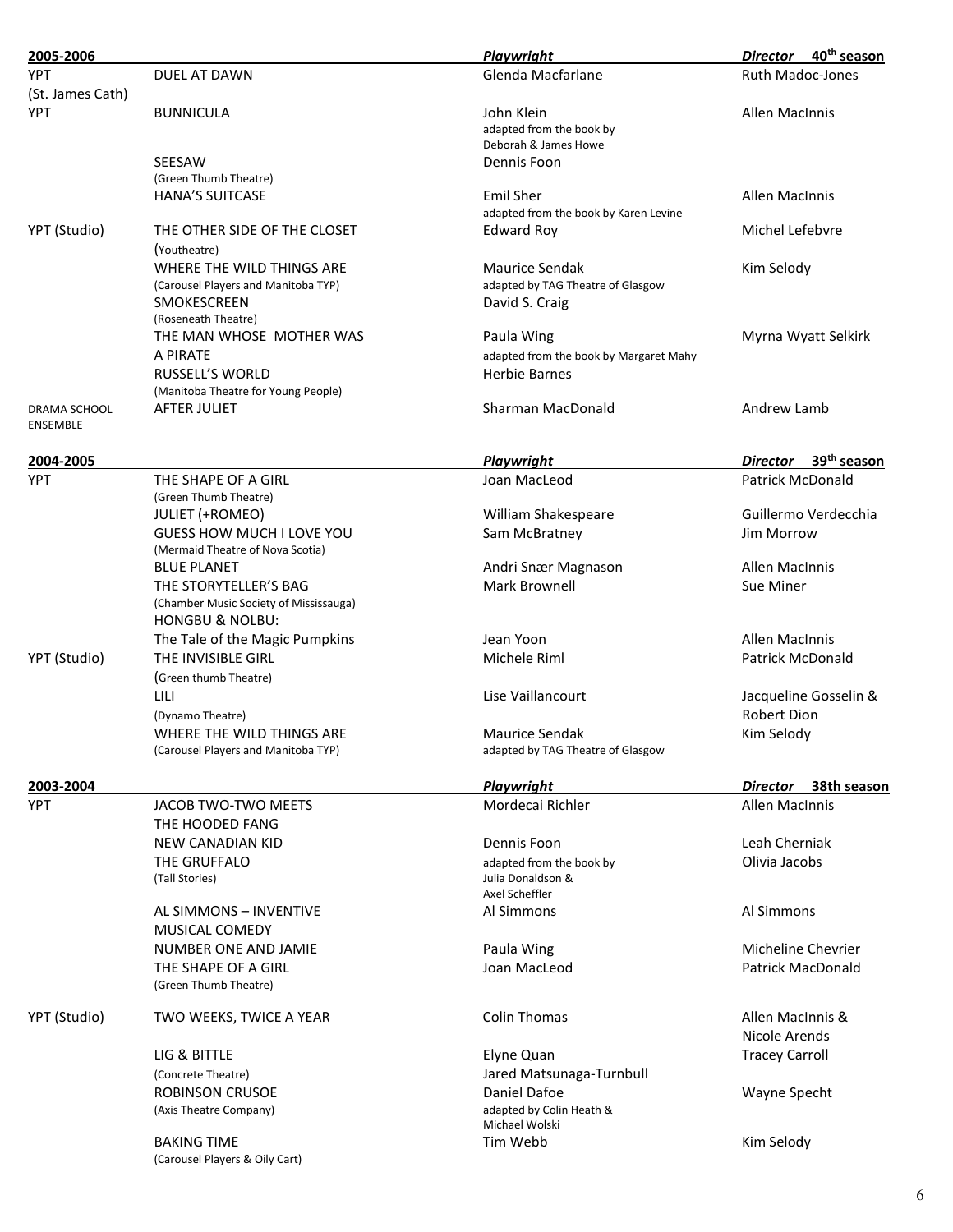| 2002-2003    |                                          | Playwright                                      | 37th season<br><b>Director</b> |
|--------------|------------------------------------------|-------------------------------------------------|--------------------------------|
| <b>YPT</b>   | THE MIRACLE WORKER                       | William Gibson                                  | Leah Cherniak &                |
|              | THE STAR KEEPER                          | Richard Lacroix,                                | André Laliberté                |
|              | (Le Théâtre de l'Œil)                    | André Laliberté & Richard Morin                 |                                |
|              | <b>PINOCCHIO</b>                         | Eleanor Albanese.<br>adapted from Carlo Collodi | David S. Craig                 |
|              | IN THE FREEDOM OF DREAMS:                | Michael Miller                                  | Guillermo Verdecchia           |
|              | THE STORY OF NELSON MANDELA              |                                                 |                                |
| YPT (Studio) | THE SEVEN RAVENS                         | The Brothers Grimm,                             | Michel Lefebvre                |
|              | (Youtheatre)                             | adapted by Kathleen McDonnell                   |                                |
|              | DYING TO BE THIN<br>(Hearty Productions) | Linda A. Carson                                 | Margo Charlton                 |
|              | <b>PATTY'S CAKE</b>                      | Tim Webb                                        | Kim Selody & Tim Webb          |
|              | (Carousel Players)                       |                                                 |                                |
|              | THE ANT & THE GRASSHOPPER                | Elizabeth Gorrie,                               | Roderick Glanville             |
|              | (Kaleidoscope Theatre)                   | adapted by Barbara Poggemiller                  |                                |

# PIERRE TETRAULT, Artistic Director (1998-2002)

| 2001-2002    |                                         | <b>Playwright</b>                    | 36th season<br><b>Director</b> |  |
|--------------|-----------------------------------------|--------------------------------------|--------------------------------|--|
| <b>YPT</b>   | THE SECRET GARDEN                       | Paul Ledoux                          | Jim Warren                     |  |
|              |                                         | adapted from Frances Hodgson Burnett |                                |  |
|              | <b>GOODNIGHT OPUS</b>                   | <b>Berkeley Breathed</b>             | <b>Jim Morrow</b>              |  |
|              | (Mermaid Theatre of Nova Scotia)        | adapted by Jim Morrow                |                                |  |
|              | CAPOEIRA AND OTHER DANCES               |                                      | Eclilson de Jesus              |  |
|              | <b>FROM BRAZIL</b>                      |                                      |                                |  |
|              | (Aché Brasil)                           |                                      |                                |  |
|              | <b>MERLIN</b>                           | Paul Ledoux                          | <b>Pierre Tetrault</b>         |  |
| YPT (Studio) | DANNY-KING OF THE BASEMENT              | David S. Craig                       | <b>Richard Greenblatt</b>      |  |
|              | (Roseneath Theatre)                     |                                      |                                |  |
|              | A PROMISE IS A PROMISE                  | Robert Munsch &                      | Barbara Poggemiller            |  |
|              | (Geordie Theatre Productions)           | Michael Kusugak                      |                                |  |
|              | THE HAPPY PRINCE                        | Oscar Wilde                          | Leslie Arden                   |  |
|              | (The Children's Trio)                   | adapted by Leslie Arden              |                                |  |
| 2000-2001    |                                         | <b>Playwright</b>                    | Director 35th season           |  |
| <b>YPT</b>   | THE HOBBIT                              | Kim Selody                           | Jim Warren                     |  |
|              |                                         | adapted from J.R.R. Tolkien          |                                |  |
|              | THE VERY HUNGRY CATERPILLAR             | <b>Eric Carle</b>                    | Jim Morrow                     |  |
|              | AND THE VERY QUIET CRICKET              |                                      |                                |  |
|              | (Mermaid Theatre of Nova Scotia)        |                                      |                                |  |
|              | THE COMPLETE WORKS OF WILLIAM           | Adam Long, Daniel Singer &           | Joel Greenberg                 |  |
|              | SHAKESPEARE [abridged]                  | Jess Winfield                        |                                |  |
|              | <b>GHOST TRAIN</b>                      | <b>Betty Quan</b>                    | Pierre Tetrault                |  |
|              |                                         | adapted from Paul Yee                |                                |  |
| YPT (Studio) | THE PAPERBAG PRINCESS (& Other Stories) | <b>Irene Watts</b>                   | Barbara Poggemiller            |  |
|              | (Geordie Theatre Productions)           | adapted from Robert Munsch           |                                |  |
|              | THE BEAUTY MACHINE                      | <b>Robert Bellefeuille</b>           | <b>Patrick McDonald</b>        |  |
|              | (Green Thumb Theatre)                   | adapted from Raymond Plante          |                                |  |
| 1999-2000    |                                         | Playwright                           | Director 34th season           |  |
| <b>YPT</b>   | THE PRINCE & THE PAUPER                 | <b>Pierre Tetrault</b>               | Pierre Tetrault                |  |
|              | <b>MELLA MELLA</b>                      | Gail Nyoka                           | Pierre Tetrault                |  |
|              | <b>ALICE</b>                            | Maristella Roca                      | Gyllian Raby                   |  |
|              | <b>SPUD TREK</b>                        |                                      |                                |  |
|              | (Theatre Beyond Words)                  |                                      |                                |  |
| YPT (Studio) | THE ICE CREAM STORE & MORE              | Kim Selody and Cathy Nosaty          | Kim Selody                     |  |
|              | (Carousel Players)                      | adapted from Dennis Lee              |                                |  |
|              | DIB AND DOB                             | David Craig and Robert Morgan        | Jim Warren                     |  |
|              |                                         |                                      |                                |  |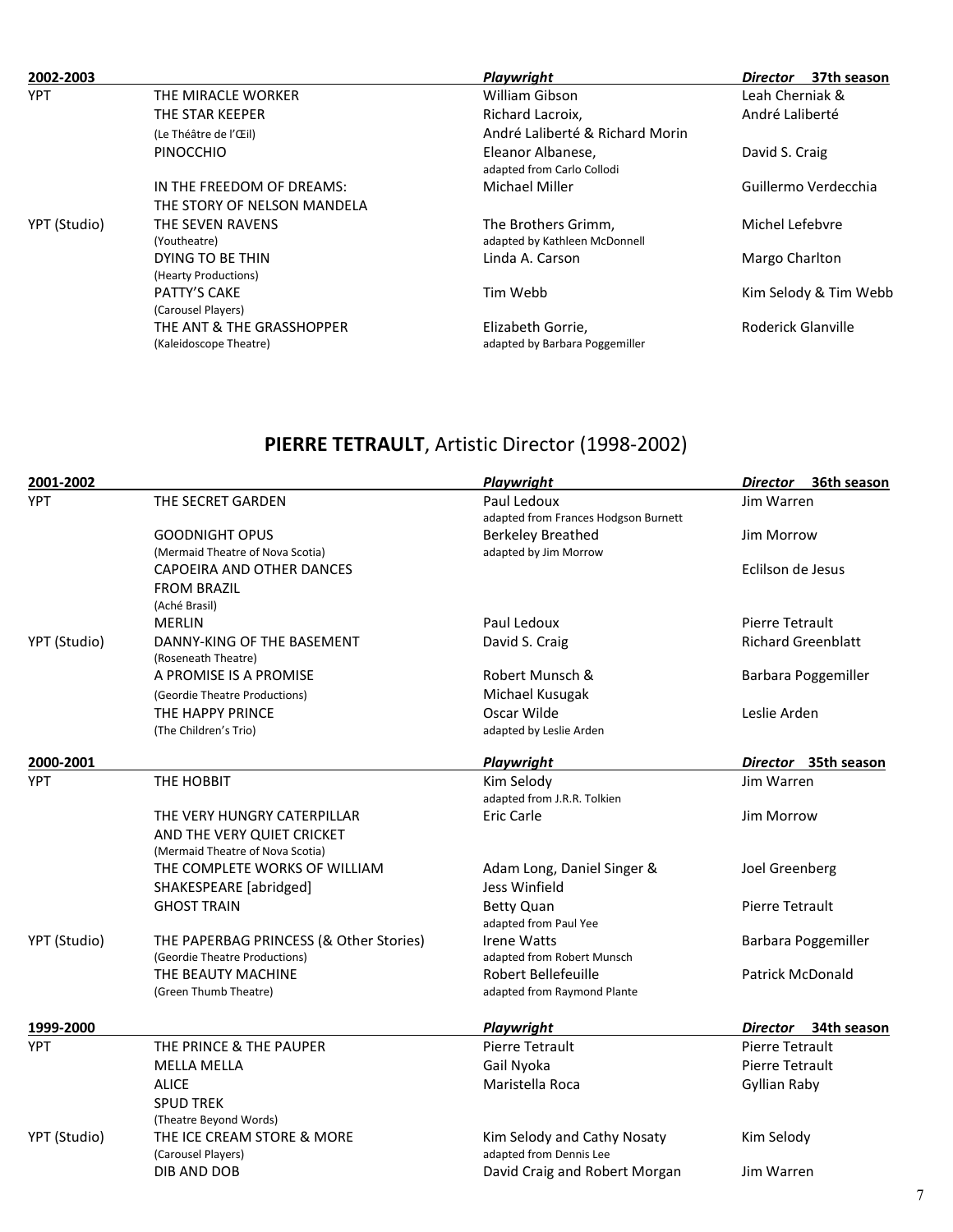| 1998-1999    |                                                                            | Playwright                                                   | 33rd season<br>Director |
|--------------|----------------------------------------------------------------------------|--------------------------------------------------------------|-------------------------|
| <b>YPT</b>   | POLKAROO LIVING IN A<br>POLKA DOT WORLD<br>(Tanglewood Productions)        | Glenn Bennett                                                | <b>Glenn Bennett</b>    |
|              | TREASURE ISLAND                                                            | Michael O'Brien<br>adapted from Robert Louis Stevenson       | Alison Sealy-Smith      |
|              | THE STUPENDOUS ADVENTURES<br>OF DON QUIXOTE<br>(Le Theatre du Gros Mecano) | Andre Lachance                                               | Jack Robitaille         |
|              | THE NUTMEG PRINCESS                                                        | Richardo Keens-Douglas                                       | Maja Ardal              |
| YPT (Studio) | DINOSAURS AND ALL THAT<br>(Carousel Players)                               | David Wood and Peter Pontzen<br>adapted from Michael Foreman | Barbara Poggemiller     |
|              | <b>MELLA MELLA</b>                                                         | Gail Nyoka                                                   | Pierre Tetrault         |
|              | PEACEMAKER<br>(Green Thumb Theatre)                                        | David Holman                                                 | <b>Patrick McDonald</b> |
|              | THE OTHER SIDE OF THE CLOSET                                               | <b>Edward Roy</b>                                            | Edward Roy              |

## MAJA ARDAL, Artistic Director (1991-1998)

| 1997-1998                 |                                                                                | Playwright                                       | <b>Director</b>     | 32nd season |
|---------------------------|--------------------------------------------------------------------------------|--------------------------------------------------|---------------------|-------------|
| <b>YPT</b>                | POLKAROO AND THE GREAT POLKA<br><b>DOT FLU MYSTERY</b>                         | Glenn Bennett                                    | Glenn Bennett       |             |
|                           | (A Tanglewood Production)                                                      |                                                  |                     |             |
|                           | <b>NINGULS</b>                                                                 | Soh Kuramoto                                     | Soh Kuramoto        |             |
|                           | (The Furano Natural Studio)<br>JACOB TWO-TWO'S FIRST SPYCASE                   | Mordecai Richler                                 | Maja Ardal          |             |
|                           | <b>CASTLE ROCKS</b>                                                            | Glenn Bennett                                    | Glenn Bennett       |             |
|                           | (A Tanglewood Production)                                                      |                                                  |                     |             |
|                           | THE EVOLUTION OF JAZZ                                                          | Archie Alleyne                                   | Archie Alleyne &    |             |
|                           |                                                                                |                                                  | Rudy Webb           |             |
|                           | <b>OLD FRIENDS</b>                                                             | Ronnie Burkett                                   | Ronnie Burkett      |             |
|                           | (Ronnie Burkett Theatre of Marionettes<br>& Manitoba Theatre for Young People) |                                                  |                     |             |
|                           | <b>ANNE</b>                                                                    | Paul Ledoux<br>adapted from Lucy Maud Montgomery | Patricia Vanstone   |             |
|                           | MAKE MUSIC WITH ERIC NAGLER & CJ<br>(A Tanglewood Production)                  | <b>Eric Nagler</b>                               | <b>Eric Nagler</b>  |             |
| YPT (Studio)              | THE OTHER SIDE OF THE CLOSET<br>(YPT in association with Youtheatre, Montréal) | <b>Edward Roy</b>                                | Michel Lefebvre     |             |
|                           | <b>MINIBUGS AND MICROCHIPS</b>                                                 | <b>Robert Priest</b>                             | David Ferry         |             |
|                           | <b>JUMPING MOUSE</b>                                                           | Columpa C. Bobb                                  | Sally Han           |             |
|                           |                                                                                | & Marion de Vries                                |                     |             |
| 1996-1997                 |                                                                                | Playwright                                       | <b>Director</b>     | 31st season |
| <b>YPT</b>                | THE LION, THE WITCH & THE WARDROBE                                             | Joseph Robinette<br>adapted from C.S. Lewis      | Jim Warren          |             |
|                           | THE TALE OF JOAN AVARK                                                         | Louise Bombardier                                | Shelley Tepperman   |             |
|                           | (Le Théâtre des Confettis)                                                     | English translation Jean-Frèdéric Messier        |                     |             |
|                           | A PROMISE IS A PROMISE                                                         | Barbara Poggemiller                              | Barbara Poggemiller |             |
|                           | (Geordie Productions)                                                          | adapted from Robert Munsch<br>Michael Kusugak    |                     |             |
|                           | <b>OLIVER TWIST</b>                                                            | Michael O'Brien<br>adapted from Charles Dickens  | Maja Ardal          |             |
| YPT (Studio)              | <b>BEO'S BEDROOM</b>                                                           | <b>Ned Dickens</b>                               | Patricia Vanstone   |             |
| YPT (Studio)<br>& Schools | <b>MERIT GETS WIRED</b>                                                        | James O'Reilly                                   | <b>Edward Roy</b>   |             |
|                           | POLKAROO & THE IMAGINARY ZOO<br>(Tanglewood Productions)                       | Glenn Bennett                                    |                     |             |
|                           | <b>MAKE MUSIC WITH ERIC NAGLER</b>                                             | <b>Eric Nagler</b>                               |                     |             |
|                           |                                                                                |                                                  |                     | 8           |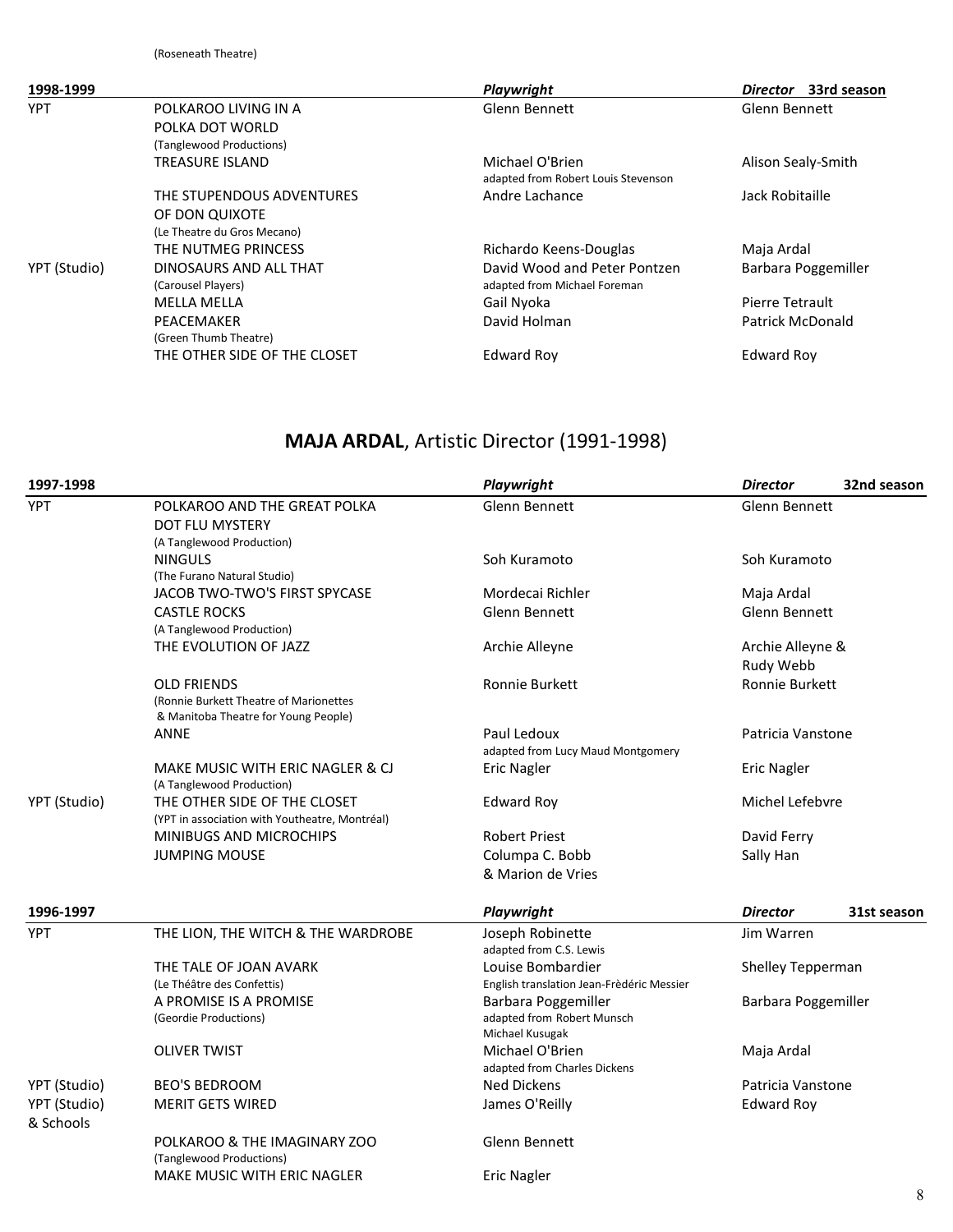(Tanglewood Productions) ..AND YOU THOUGHT YOUR Glenn Bennett FAMILY WAS STRANGE (Tanglewood Productions)

| 1995-1996    |                                                         | Playwright                                          | <b>Director</b>                         | 30th season |
|--------------|---------------------------------------------------------|-----------------------------------------------------|-----------------------------------------|-------------|
| <b>YPT</b>   | JACOB TWO-TWO MEETS THE<br><b>HOODED FANG</b>           | Mordecai Richler                                    | Jim Warren                              |             |
|              | <b>BEDTIMES &amp; BULLIES</b>                           | Dennis Foon<br>adapted from Volker Ludwig           | Sally Han                               |             |
|              | TWO WEEKS WITH THE QUEEN                                | <b>Mary Morris</b><br>adapted from Morris Gleitzman | Maja Ardal                              |             |
| YPT (Studio) | THE SHORT TREE AND THE BIRD<br>THAT COULD NOT SING      | Dennis Foon                                         | Maja Ardal                              |             |
|              | THE DIARY OF ANNE FRANK                                 | Frances Goodrich; Albert Hackett                    | Leah Cherniak                           |             |
| YPT (Studio) | <b>FLIPPIN' IN</b>                                      | Anne Chislett                                       | Sally Han                               |             |
| & Schools    | <b>NAOMI'S ROAD</b>                                     | <b>Betty Quan</b><br>adapted from Joy Kogawa        | Kyra Harper                             |             |
| 1994-1995    |                                                         | Playwright                                          | <b>Director</b>                         | 29th season |
| <b>YPT</b>   | <b>THE WALL</b>                                         | Yvan Cote; Jacquelin Gosselin;                      | Robert Dion                             |             |
|              | (DynamO Theatre)                                        | Robert Dion; Daniel B. Hetu;                        |                                         |             |
|              |                                                         | Pierre Leclerc; Guylaine Paul                       |                                         |             |
|              | THE CHALLENGE                                           | <b>Gilbert Dupuis</b>                               | Alain Fournier                          |             |
|              | (DynamO Theatre)                                        |                                                     |                                         |             |
|              | A CHRISTMAS CAROL                                       | Michael O'Brien                                     | Kyra Harper                             |             |
|              |                                                         | adapted from Charles Dickens                        |                                         |             |
|              | <b>WHALE</b>                                            | David Holman                                        | Maja Ardal                              |             |
|              | COMET IN MOOMINLAND                                     | <b>Graham Whitehead</b>                             | Graham Whitehead                        |             |
|              | (Manitoba Theatre for Young People)                     | adapted from Tove Jansson                           |                                         |             |
|              | <b>MACBETH</b>                                          | William Shakespeare                                 | Maja Ardal                              |             |
| YPT (Studio) | A TALE OF DAY & NIGHT<br>(Le Carrousel Theatre)         | Suzanne Lebeau                                      | Gervais Gaudreault                      |             |
|              | THE CASHORE MARIONETTES                                 | Joseph Cashore                                      | Joseph Cashore                          |             |
| YPT (Studio) | <b>MIRROR GAME</b>                                      | Dennis Foon                                         | <b>Michael Miller</b>                   |             |
| & Schools    | <b>SECRETS</b>                                          | John Lazarus                                        | <b>Michael Miller</b>                   |             |
|              | <b>BIRDS OF A FEATHER</b>                               | <b>Michael Miller</b>                               | Michelyn Emelle                         |             |
|              | THE DRAGON'S PEARL                                      | <b>Betty Quan</b>                                   | Sally Han                               |             |
| 1993-1994    |                                                         | Playwright                                          | <b>Director</b>                         | 28th season |
| YPT          | A CHRISTMAS CAROL                                       | Michael O'Brien                                     | Maja Ardal                              |             |
|              |                                                         | adapted from Charles Dickens                        |                                         |             |
|              | THE NIGHTINGALE                                         | John Lazarus                                        | Sally Han                               |             |
|              |                                                         | adapted from Hans Christian Andersen                |                                         |             |
|              | <b>MACBETH</b><br><b>SEESAW</b>                         | William Shakespeare<br>Dennis Foon                  | Maja Ardal<br><b>Richard Greenblatt</b> |             |
|              | (Manitoba Theatre for Young People)                     |                                                     |                                         |             |
| YPT (Studio) | THE SHORT TREE & THE BIRD THAT<br><b>COULD NOT SING</b> | Dennis Foon                                         | Jim Warren                              |             |
| YPT (Studio) | <b>SECRETS</b>                                          | John Lazarus                                        | Sally Han                               |             |
| & Schools    | NEVER TROUBLE TROUBLE UNLESS                            | Michael Miller                                      | <b>Michael Miller</b>                   |             |
|              | <b>TROUBLE TROUBLES YOU</b>                             |                                                     |                                         |             |
|              | THE JOURNEY OF THE DRAGON BOY                           | Tannis Kowalchuk;<br>Lora Schroeder                 | Maja Ardal                              |             |
| 1992-1993    |                                                         | Playwright                                          | <b>Director</b>                         | 27th season |
| <b>YPT</b>   | BEAUTY & THE BEAST OF THE ORACLE                        | Jenifer Sutherland                                  | Maja Ardal                              |             |
|              | PINOCCHIO                                               | Maristella Roca<br>adapted from Collodi             | <b>Richard Greenblatt</b>               |             |
|              | A MIDSUMMER NIGHT'S DREAM                               | William Shakespeare                                 | Jackie Maxwell                          |             |
|              |                                                         |                                                     |                                         | 9           |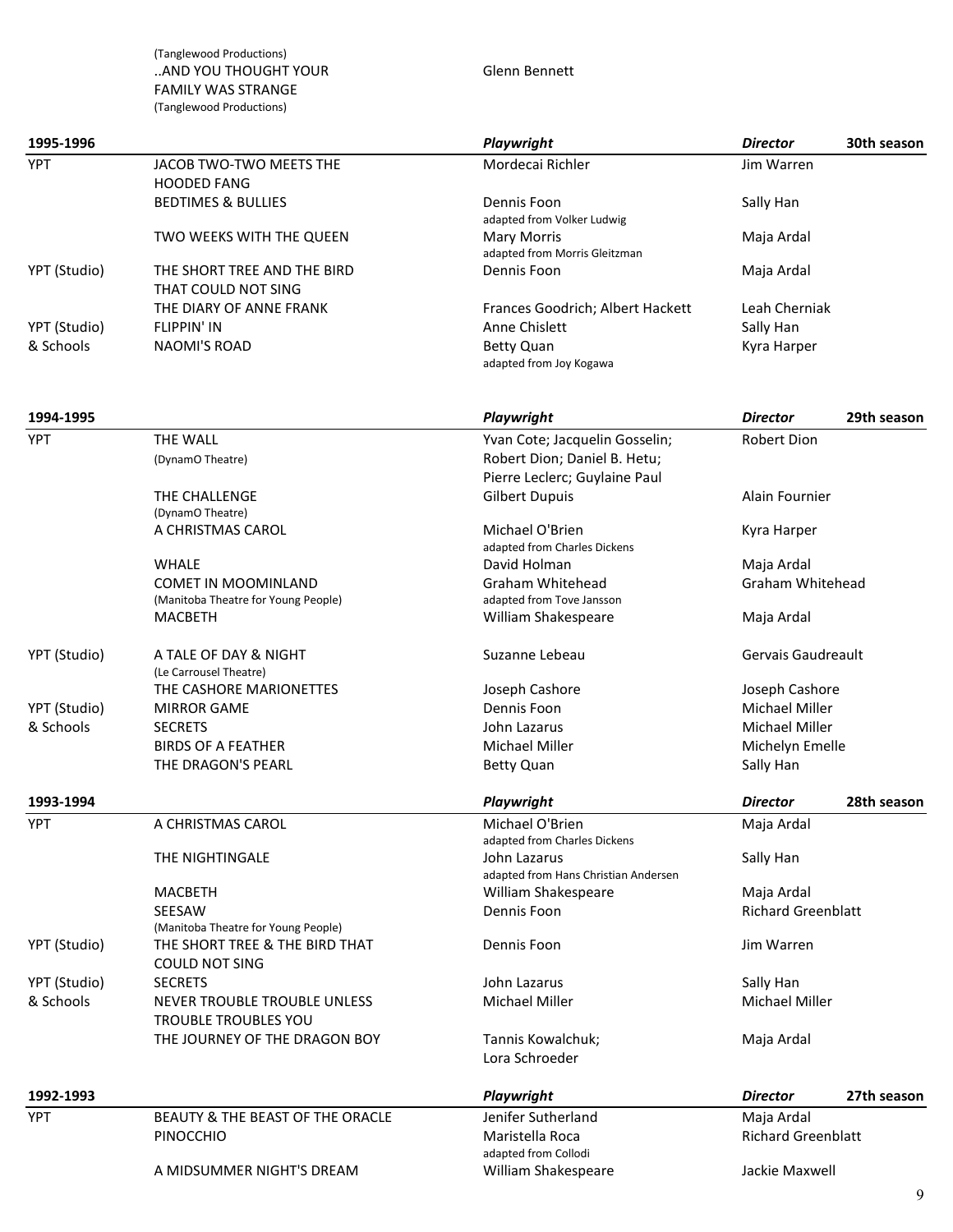|              | <b>WHALE</b>                                           | David Holman                        | Maja Ardal         |             |
|--------------|--------------------------------------------------------|-------------------------------------|--------------------|-------------|
|              | <b>KECHO</b>                                           | Izumi Kyoka                         | Jusaburo Tsujimura |             |
|              | (Jusaburo Tsujimura)                                   |                                     |                    |             |
|              | FOOLS, FOOLS, FOOLS                                    | Gerry Flanagan                      |                    |             |
|              | (Chung Ying Theatre Company)                           |                                     |                    |             |
| YPT (Studio) | <b>BRICK BROS. CIRCUS</b>                              | Ann Powell; David Powell            |                    |             |
|              | (Puppetmongers Powell)                                 |                                     |                    |             |
| YPT (Studio) | <b>MIRROR GAME</b>                                     | Dennis Foon                         | Sally Han          |             |
| & Schools    | IN SEARCH OF DRAGON'S MOUNTAIN<br><b>Toeckey Jones</b> |                                     | Robert Rooney      |             |
|              | THE SECRET OF SHHH                                     | Marcy Rogers                        | Jim Warren         |             |
| 1991-1992    |                                                        | Playwright                          | <b>Director</b>    | 26th season |
| <b>YPT</b>   | THE SERVANT OF TWO MASTERS                             | Carlo Goldoni                       | Maja Ardal         |             |
|              |                                                        | trans. & adapt. by Maristella Roca  |                    |             |
|              | THE SECRET GARDEN                                      | Paul Ledoux                         | Maja Ardal         |             |
|              |                                                        | adapted from F. H. Burnet           |                    |             |
|              | KNIGHTS OF ENDLESS DAY                                 | <b>Robert Priest</b>                | Jennifer Stein     |             |
|              | LATE GREAT DATE                                        | <b>Weldon Matthews</b>              | Susan Cox          |             |
|              | NAOMI'S ROAD                                           | Joy Kogawa<br>adapted by Paula Wing | Dennis Foon        |             |
| YPT (Studio) | THE COST OF LIVING                                     | Morris Panych                       | Morris Panych      |             |
|              | (Green Thumb Theatre)                                  |                                     |                    |             |
| YPT (Studio) | ON MY OWN TWO FEET                                     | <b>Chris Hawkes</b>                 | <b>Terry Tweed</b> |             |
| & Schools    | <b>BIRDS OF A FEATHER</b>                              | Michael Miller                      | Sally Han          |             |

# PETER MOSS, Artistic Director (1980-1991)

| 1990-1991    |                                 | Playwright                                           | <b>Director</b>           | 25th season |  |
|--------------|---------------------------------|------------------------------------------------------|---------------------------|-------------|--|
| <b>YPT</b>   | THE WOMAN IN BLACK              | Stephen Mallatratt<br>adapted from Hill              | <b>Peter Moss</b>         |             |  |
|              | A CHRISTMAS CAROL               | <b>Mavor Moore</b><br>adapted from Charles Dickens   | Kelly Robinson            |             |  |
|              | THE CABBAGETOWN CAPED CRUSADERS | Jim Betts                                            | Maja Ardal                |             |  |
|              | <b>MIRROR GAME</b>              | Dennis Foon                                          | <b>Richard Greenblatt</b> |             |  |
|              | THAT SCATTERBRAIN BOOKY         | Joey Miller<br>adapted from Hunter                   | Peter Moss                |             |  |
| YPT (Studio) | TWO WEEKS, TWICE A YEAR         | <b>Colin Thomas</b>                                  | Jennifer Stein            |             |  |
| & Schools    | THE SHADOW STEALER              | <b>Robert More</b>                                   | Janet Amos                |             |  |
|              | <b>TWO PRECIOUS MAIDENS</b>     | Moliere                                              | Jim Warren                |             |  |
| 1989-1990    |                                 | Playwright                                           | <b>Director</b>           | 24th season |  |
| <b>YPT</b>   | THE GROUNDWORLD ADVENTURE       | Jim Betts                                            | Maja Ardal                |             |  |
|              | <b>PROMISED LAND</b>            | Nino D'Introna; Daniel Meilleur; Graziano Melano;    |                           |             |  |
|              | (Theatre de la Marmaille)       | Giacomo Ravicchio; Monique Rioux (writers/directors) |                           |             |  |
|              | JACOB TWO-TWO & THE DINOSAUR    | Mordecai Richler                                     | Peter Moss                |             |  |
|              | <b>ROBINSON &amp; CRUSOE</b>    | Nino D'Introna;                                      | Leslee Silverman          |             |  |
|              | (Actors' Showcase)              | Giacomo Ravicchio                                    |                           |             |  |
|              | <b>JANE EYRE</b>                | Helen Jerome<br>adapted from Charlotte Bronte        | Peter Moss                |             |  |
|              | <b>MISCHIEF CITY</b>            | Tim Wynne-Jones; John Roby                           | <b>Brian Richmond</b>     |             |  |
| YPT (Studio) | <b>READING THE SIGNS</b>        | Jim Betts                                            | Joel Greenberg            |             |  |
| & Schools    | THE SHADOW STEALER              | <b>Robert More</b>                                   | Janet Amos                |             |  |
|              | <b>ONE IN A MILLION</b>         | David Holman                                         | Maja Ardal                |             |  |
|              | ONE POTATO, TOO                 | Fredrick H. Thury                                    | Maja Ardal                |             |  |
| 1988-1989    |                                 | Playwright                                           | <b>Director</b>           | 23rd season |  |
| <b>YPT</b>   | THE EMPEROR'S PANDA             | David Day<br>adapted by Peter Moss                   | Peter Moss                |             |  |
|              | <b>COUNT DRACULA</b>            | <b>Ted Tiller</b>                                    | <b>Richard Monette</b>    |             |  |
|              |                                 |                                                      |                           | 10          |  |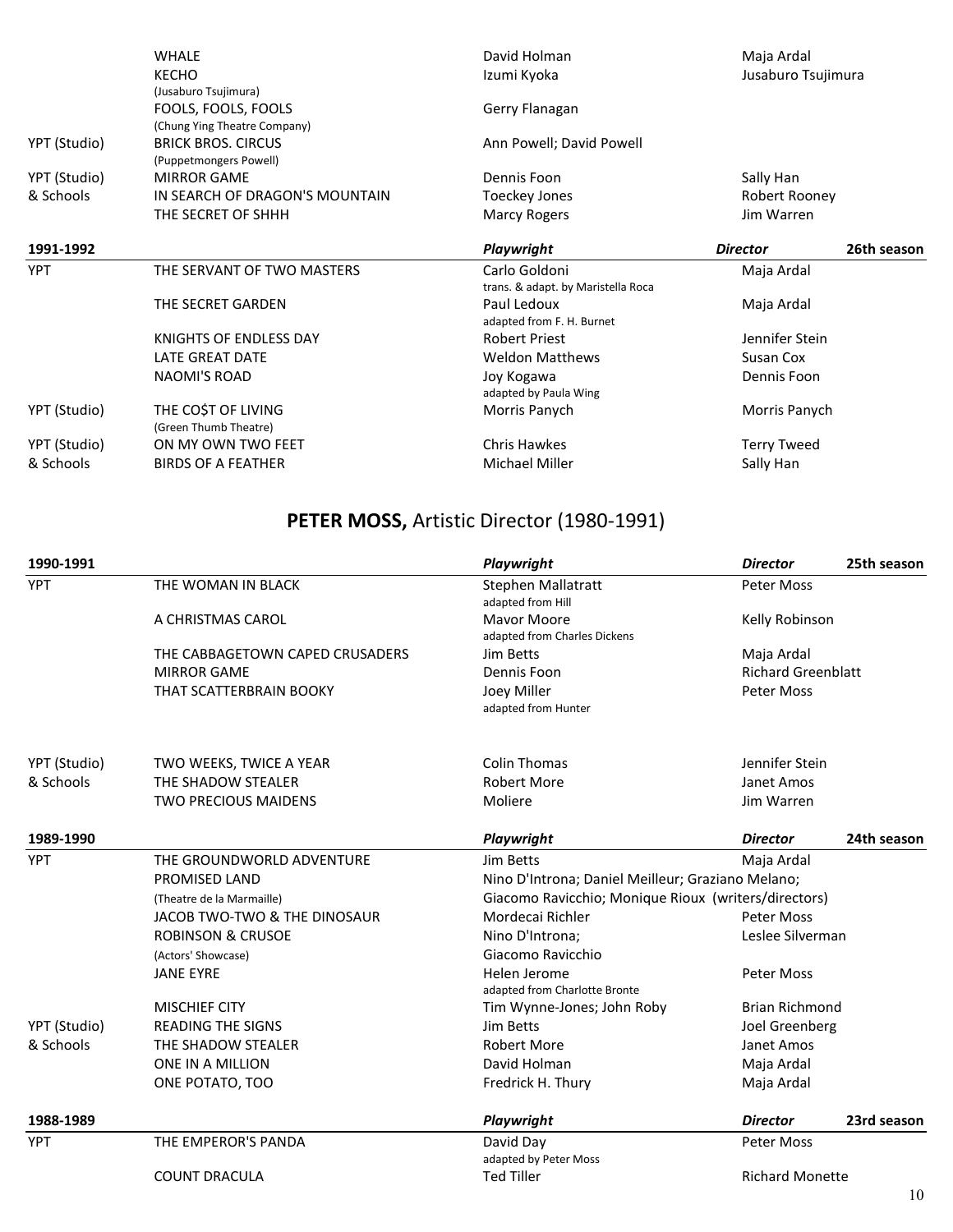|              |                                                     |                                                         |                                | 11 |
|--------------|-----------------------------------------------------|---------------------------------------------------------|--------------------------------|----|
|              |                                                     | adapted from Carlo Goldini                              | Steven Schipper                |    |
|              | (Green Thumb Theatre)<br>A SERVANT OF TWO MASTERS   | Steven Schipper                                         |                                |    |
|              | <b>SKIN</b>                                         | Dennis Foon                                             | Dennis Foon                    |    |
| Schools      | SEPARATE DOORS                                      | Susan. L. Zeder                                         |                                |    |
|              |                                                     | David S. Craig<br>adapted from Trease                   |                                |    |
|              | (National Theatre School)<br><b>CUE FOR TREASON</b> |                                                         | <b>Peter Moss</b>              |    |
|              | SHE STOOPS TO CONQUER                               | Oliver Goldsmith                                        | Leon Major                     |    |
|              | THE TREEHOUSE AT THE END OF THE WORLD               | Jim Betts                                               | <b>Richard Greenblatt</b>      |    |
|              | THE MIRACLE WORKER                                  | adapted from Charles Dickens<br>William Gibson          | <b>Richard Greenblatt</b>      |    |
|              | A CHRISTMAS CAROL                                   | Barbara Field                                           | <b>Peter Moss</b>              |    |
| <b>YPT</b>   | ON TAP                                              | Scott Smith                                             | Jeff Hyslop                    |    |
| 1985-1986    |                                                     | Playwright                                              | <b>Director</b><br>20th season |    |
|              |                                                     |                                                         |                                |    |
|              |                                                     | adapted from Carlo Goldini                              |                                |    |
|              | A SERVANT OF TWO MASTERS                            | Steven Schipper                                         | Maja Ardal                     |    |
|              | <b>SKIN</b>                                         | Dennis Foon                                             | Henry Czerny                   |    |
| Schools      | <b>NOT SO DUMB</b>                                  | John Lazarus                                            |                                |    |
|              | PETER & THE WOLF                                    | adapted by Graham Whitehead                             | Graham Whitehead               |    |
| YPT (Studio) | PROJECTIONS (The Group of Several)                  | Susan Cluff; Iris Paabo                                 | Virginia Reh                   |    |
|              | THE FABULOUS KELLEY                                 | Jim Betts                                               | <b>Peter Moss</b>              |    |
|              | <b>BEDTIMES &amp; BULLIES</b>                       | Volker Ludwig                                           | Dennis Foon                    |    |
|              | RICHARD III                                         | <b>Adapt from Gordon Pinsent</b><br>William Shakespeare | Peter Moss                     |    |
|              | A GIFT TO LAST                                      | Grahame Wood; Joey Miller                               | James B. Douglas               |    |
|              | THE HAUNTING OF ELIJAH BONES                        | Jim Betts                                               | <b>Peter Moss</b>              |    |
|              |                                                     | Albert Hackett                                          |                                |    |
| <b>YPT</b>   | THE DIARY OF ANNE FRANK                             | Frances Goodrich;                                       | <b>Richard Greenblatt</b>      |    |
| 1986-1987    |                                                     | Playwright                                              | <b>Director</b><br>21st season |    |
|              |                                                     |                                                         |                                |    |
|              | <b>SKIN</b>                                         | Dennis Foon                                             | Kate Greenway                  |    |
|              | A MIDSUMMER NIGHT'S DREAM                           | William Shakespeare                                     | Maja Ardal                     |    |
| Schools      | <b>HILARY'S BIRTHDAY</b>                            | Joe Wiesenfeld                                          | Maja Ardal                     |    |
| Centre       |                                                     | adapted from Charles Dickens                            |                                |    |
| St. Lawrence | A CHRISTMAS CAROL                                   | Barbara Field                                           | Duncan McIntosh                |    |
|              |                                                     | adapted from Mark Twain                                 |                                |    |
|              | THE PRINCE & THE PAUPER                             | Joey Miller                                             | Kelly Robinson                 |    |
|              | (Theatre de la Marmaille)                           | Daniel Meilleur                                         | Monique Rioux                  |    |
|              | PARASOLS                                            | Louis-Dominique Lavigne;                                | L.- D. Lavigne;                |    |
|              | MAN-IN-THE-MOON MARIGOLDS                           |                                                         |                                |    |
|              | THE EFFECT OF GAMMA RAYS ON                         | Paul Zindel                                             | Peter Moss                     |    |
|              | <b>GETTING THROUGH</b><br>(Theatre Centre)          | Nona Shepphard                                          | Nona Shepphard                 |    |
|              | WILLIE THE SQUOWSE                                  |                                                         | Peter Moss                     |    |
|              | <b>HOODED FANG</b>                                  | <b>Ted Allan</b>                                        |                                |    |
| <b>YPT</b>   | JACOB TWO-TWO MEETS THE                             | Mordecai Richler                                        | Jeff Hyslop                    |    |
| 1987-1988    |                                                     | Playwright                                              | <b>Director</b><br>22nd season |    |
|              |                                                     |                                                         |                                |    |
| Schools      | <b>LIARS</b>                                        | Dennis Foon                                             |                                |    |
|              |                                                     | adapted by Maja Ardal                                   |                                |    |
|              | A MIDSUMMER NIGHT'S DREAM                           | William Shakespeare                                     | Maja Ardal                     |    |
| & Schools    | <b>NIGHT LIGHT</b>                                  | John Lazarus                                            | Maja Ardal                     |    |
| YPT (Studio) | ONE IN A MILLION                                    | David Holman                                            | Maja Ardal                     |    |
|              | JACOB TWO-TWO & THE DINOSAUR                        | Mordecai Richler                                        | Peter Moss                     |    |
|              | <b>NO WORRIES</b>                                   | adapted from Robert Louis Stevenson<br>David Holman     | Dennis Foon                    |    |
|              | <b>KIDNAPPED</b>                                    | John Barnes                                             | Douglas Campbell               |    |
|              | (Theatre de la Marmaille)                           |                                                         |                                |    |
|              | THE CLEARING                                        | Pierre Tousignant                                       | <b>Mark Bromilow</b>           |    |
|              |                                                     | adapted from Bram Stoker                                |                                |    |
|              |                                                     |                                                         |                                |    |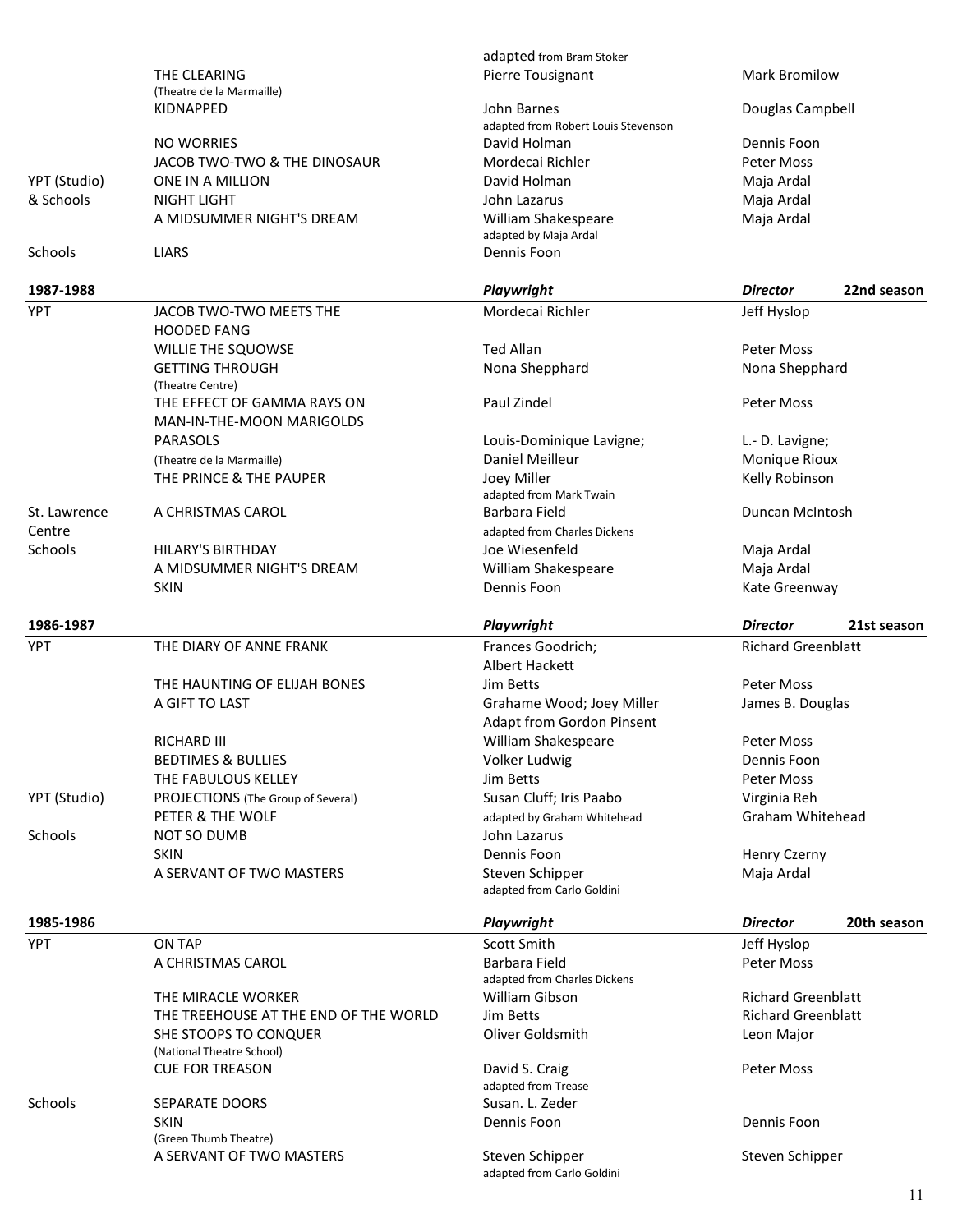| 1984-1985    |                                      | Playwright                    | <b>Director</b>           | 19th season |
|--------------|--------------------------------------|-------------------------------|---------------------------|-------------|
| <b>YPT</b>   | THE LAST VOYAGE OF THE DEVIL'S WHEEL | Jim Betts                     | <b>Peter Moss</b>         |             |
|              | JACOB TWO-TWO MEETS                  | Mordecai Richler              | <b>Peter Moss</b>         |             |
|              | THE HOODED FANG                      |                               |                           |             |
|              | <b>GREAT EXPECTATIONS</b>            | <b>Gerald Frow</b>            | <b>Christopher Newton</b> |             |
|              |                                      | adapted from Charles Dickens  |                           |             |
|              | THE SNOW GOOSE                       | Paul Gallico                  | Patrick Christopher       |             |
|              | <b>VILLAGE OF IDIOTS</b>             | John Lazarus                  | Peter Moss                |             |
|              | POPPIE NONGENA                       | Elsa Joubert;                 | <b>Hilary Blecher</b>     |             |
|              |                                      | Sandra Kotze                  |                           |             |
|              | THEATRE BEYOND WORDS                 | Harro Maskow                  |                           |             |
| YPT (Studio) | LITTLE VICTORIES/LES PETITS POUVOIRS | Suzanne Lebeau                | <b>Richard Greenblatt</b> |             |
|              | <b>SEPARATE DOORS</b>                | Susan L. Zeder                | <b>Richard Greenblatt</b> |             |
| Schools      | THE NUCLEAR POWER SHOW               | Joel Greenberg                | Joel Greenberg            |             |
|              | THE SNOW GOOSE                       | Paul Gallico                  | Patrick Christopher       |             |
|              | <b>TWELFTH NIGHT</b>                 | William Shakespeare           | <b>Richard Greenblatt</b> |             |
|              |                                      | adapted by Richard Greenblatt |                           |             |
| 1983-1984    |                                      | Playwright                    | <b>Director</b>           | 18th season |
| <b>YPT</b>   | THE MYSTERY OF THE                   | Jim Betts                     | <b>Richard Greenblatt</b> |             |
|              | OAK ISLAND TREASURE                  |                               |                           |             |
|              | A CHRISTMAS CAROL                    | Barbara Field                 | <b>Christopher Newton</b> |             |
|              |                                      | adapted from Charles Dickens  |                           |             |
|              | OF MICE & MEN                        | John Steinbeck                | <b>Peter Moss</b>         |             |
|              | <b>TORONTO KIDS' WRITES</b>          |                               | Jim Mairs                 |             |
|              | <b>ALICE</b>                         | <b>Warren Graves</b>          | Joel Greenberg            |             |
|              | JACOB TWO TWO MEETS                  | Mordecai Richler              | Peter Moss                |             |
|              | THE HOODED FANG                      |                               |                           |             |
| YPT (Studio) | <b>MORGAN'S JOURNEY</b>              | Robert Morgan                 |                           |             |
|              | THE BOOK OF JOB                      |                               | John McGreevy             |             |
|              | <b>TWELFTH NIGHT</b>                 | William Shakespeare           | <b>Richard Greenblatt</b> |             |
|              |                                      | adapted by Richard Greenblatt |                           |             |
| Schools      | DRINK THE MERCURY                    | David Holman                  | Joel Greenberg            |             |
|              | THE NUCLEAR POWER SHOW               | Joel Greenberg                | Joel Greenberg            |             |
|              | <b>TWELFTH NIGHT</b>                 | William Shakespeare           | <b>Richard Greenblatt</b> |             |
|              |                                      | adapted by Richard Greenblatt |                           |             |
| 1982-1983    |                                      | <b>Playwright</b>             | <b>Director</b>           | 17th season |
| YPT          | <b>REALLY ROSIE</b>                  | Maurice Sendak                | Peter Moss                |             |
|              | ROMEO & JULIET                       | William Shakespeare           | Peter Moss;               |             |
|              |                                      |                               | Martha Henry              |             |
|              | THE RAILROAD STORY                   | David S. Craig                | <b>Richard Greenblatt</b> |             |
|              | (Theatre Direct Canada)              |                               |                           |             |
|              | THE MAGIC DRUM                       | James Kirkup                  | Peter Moss                |             |
|              | A MOON BETWEEN TWO HOUSES            | Suzanne Lebeau                | Leo Munger;               |             |
|              | (Le Carrousel)                       |                               | G. Gaudreault             |             |
|              | THE PRISONER OF ZENDA                | Adapted by Warren Graves      | <b>Robin Phillips</b>     |             |
| YPT (Studio) | DYLAN THOMAS, BACH                   | Leon Powell                   | David Hemblen             |             |
|              | (City Stage)                         |                               |                           |             |
|              | SOFT PEDALLING                       | <b>Richard Greenblatt</b>     | Kate Lushington           |             |
|              | LIFE ON THE LINE                     | Stephen Bush; Alan Booth      |                           |             |
| Schools      | <b>SCHOOLYARD GAMES</b>              | John Lazarus                  | Joel Greenberg            |             |
|              | <b>TWELFTH NIGHT</b>                 | William Shakespeare           | <b>Richard Greenblatt</b> |             |
|              |                                      | Adapted by Richard Greenblatt |                           |             |
| 1981-1982    |                                      | Playwright                    | <b>Director</b>           | 16th season |
| YPT          | THE THREE-PENNY OPERA                | <b>Bertolt Brecht</b>         | Peter Moss                |             |
|              |                                      | adapted by Marc Blitzstein    |                           |             |
|              | <b>ROCK &amp; ROLL</b>               | John Gray                     | John Gray                 |             |
|              | (Vancouver East Cultural Centre)     |                               |                           |             |
|              | MICKY'S AMAZING MUSIC MACHINE        | Peter Moss                    | Peter Moss                |             |
|              |                                      |                               |                           | 12          |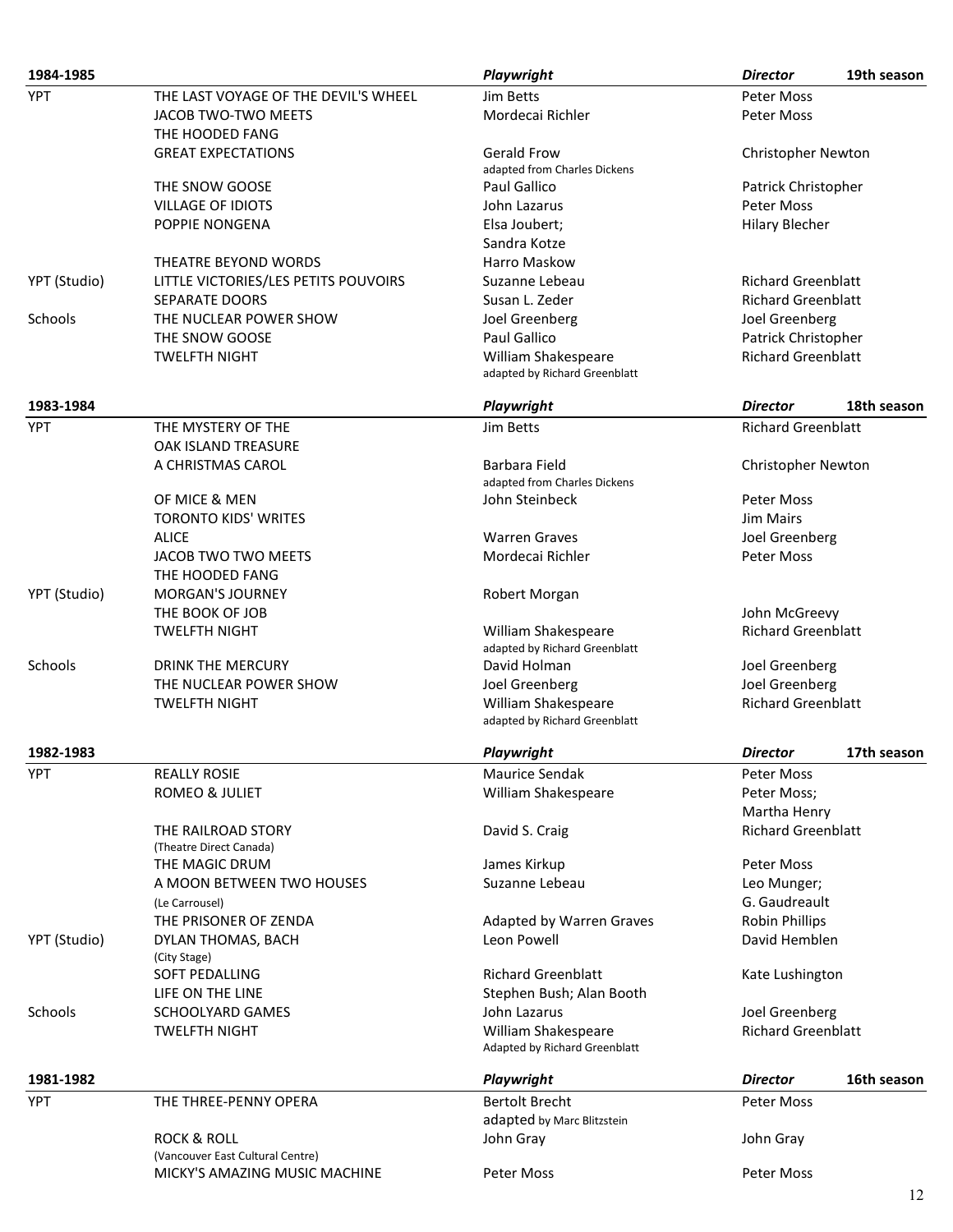|              | JACOB TWO-TWO MEETS<br>THE HOODED FANG                     | Pat Patterson; Dodi Robb;<br>Joy Alexander; Peg McKelvey<br>adapted from Mordecai Richler | <b>Peter Moss</b>              |
|--------------|------------------------------------------------------------|-------------------------------------------------------------------------------------------|--------------------------------|
|              | DREAMING & DUELLING (Shaw Festival)                        | John Lazarus                                                                              | Christopher Newton             |
|              | <b>BEAUTY &amp; THE BEAST</b>                              | <b>Warren Graves</b>                                                                      | <b>Richard Greenblatt</b>      |
| YPT (Studio) | ALADDIN & HIS WONDERFUL LAMP;                              |                                                                                           |                                |
|              | DAVID & GOLIATH; THE GREAT TOTEM POLE                      |                                                                                           |                                |
|              | CAPER; HANSEL & GRETEL; PETER PAN<br>(Pepi Puppet Theatre) |                                                                                           |                                |
|              | LIFE ON THE LINE                                           | Stephen Bush                                                                              |                                |
| Schools      | <b>BEOWULF</b>                                             |                                                                                           |                                |
|              | <b>EARTH SONG</b>                                          | Dave MacKenzie                                                                            |                                |
|              | <b>DRINK THE MERCURY</b>                                   | David Holman                                                                              | Joel Greenberg                 |
| 1980-1981    |                                                            | Playwright                                                                                | 15th season<br><b>Director</b> |
| <b>YPT</b>   | <b>OLD KING COLE</b>                                       | Ken Campbell                                                                              | Peter Moss                     |
|              | <b>COUNT DRACULA</b>                                       | <b>Ted Tiller</b>                                                                         | <b>Peter Moss</b>              |
|              | THE TAMING OF THE SHREW                                    | William Shakespeare                                                                       | Pam Brighton                   |
|              | <b>INVASION FROM THE POLAR PLANET</b>                      | adapted by Peter Moss                                                                     | Peter Moss                     |
|              | <b>LOOK BACK IN ANGER</b>                                  | John Osborne                                                                              | <b>Peter Moss</b>              |
|              | <b>ESPECIALLY BABE</b>                                     | Michael Shamata                                                                           | <b>Bob Baker</b>               |
|              | <b>STEVIE</b>                                              | Hugh Whitemore                                                                            | <b>Richard Monette</b>         |
| Schools      | <b>ARTHUR</b>                                              | <b>Richard Ouzounian</b>                                                                  | Greg Peterson                  |
|              | <b>EARTH SONG</b>                                          | Dave MacKenzie                                                                            | Duncan McGregor                |
|              | OF MICE & MEN                                              | Fredrick H. Thruy<br>adaptation by John Steinbeck                                         | Gary Schallenberg              |

#### RICHARD OUZOUNIAN, Artistic Director (1979-1980)

| 1979-1980      |                                                          | Playwright                                  | <b>Director</b>          | 14th season |
|----------------|----------------------------------------------------------|---------------------------------------------|--------------------------|-------------|
| <b>YPT</b>     | <b>PIPPIN</b>                                            | Roger O. Hirson;<br>Stephen Schwartz        | <b>Richard Ouzounian</b> |             |
|                | THE POPCORN MAN                                          | Pat Patterson; Dodi Robb                    | Sylvia Tucker            |             |
|                | THE SNOW GOOSE                                           | Elizabeth Gorrie<br>adapted from Gallico    | Elizabeth Gorrie         |             |
|                | <b>TWELFTH NIGHT</b>                                     | William Shakespeare                         | John Hirsch              |             |
|                | THE LAST VARIATION                                       | Jan Rubes; James Campbell                   |                          |             |
| YPT (Studio)   | MAGIC MISTAKE; EMMA'S DILEMMA;                           |                                             |                          |             |
|                | THE ALMOST KNIGHT                                        |                                             |                          |             |
|                | (Frog Print Theatre)                                     |                                             |                          |             |
|                | THE VELVETEEN RABBIT ; PETER & THE WOLF<br>(Inner Stage) |                                             |                          |             |
|                | <b>ARTHUR</b>                                            | Richard Ouzounian                           | <b>Richard Ouzounian</b> |             |
|                | EVERYTHING BUT ANCHOVIES                                 | <b>Christine Foster</b>                     | <b>Richard Ouzounian</b> |             |
| <b>Schools</b> | 1837: THE FARMER'S REVOLT                                | <b>Rick Salutin</b>                         | Greg Rogers              |             |
|                | THE CLAM MADE A FACE                                     | Eric Nicol                                  | Ray Whelan               |             |
|                | THE WINDIGO                                              | Dennis Foon                                 |                          |             |
| Touring        | THE LOST FAIRY TALE/LE CONTE PERDU                       | Peter Folta<br>trans. & adapt. by Jan Rubes | Jarimil Jires            |             |

## SUSAN RUBES, Producer (1966-1979)

| 1978-1979  |                                                | Playwright                                                   | <b>Director</b> | 13th season |
|------------|------------------------------------------------|--------------------------------------------------------------|-----------------|-------------|
| <b>YPT</b> | <b>GULLIVER</b>                                | Pierre Fortin                                                | Pierre Fortin   |             |
|            | (Theatre des Pissenlits)<br>THE MIRACLE WORKER | adapted from Swift<br>William Gibson                         | Martin Fried    |             |
|            | JACOB TWO-TWO MEETS                            | Pat Patterson; Dodi Robb;                                    | Stephen Katz    |             |
|            | THE HOODED FANG                                | Joy Alexander; Peg McKelvey<br>adapted from Mordecai Richler |                 |             |
|            | THE LOST FAIRY TALE (also toured)              | P. Folta                                                     | Jarimil Jires   |             |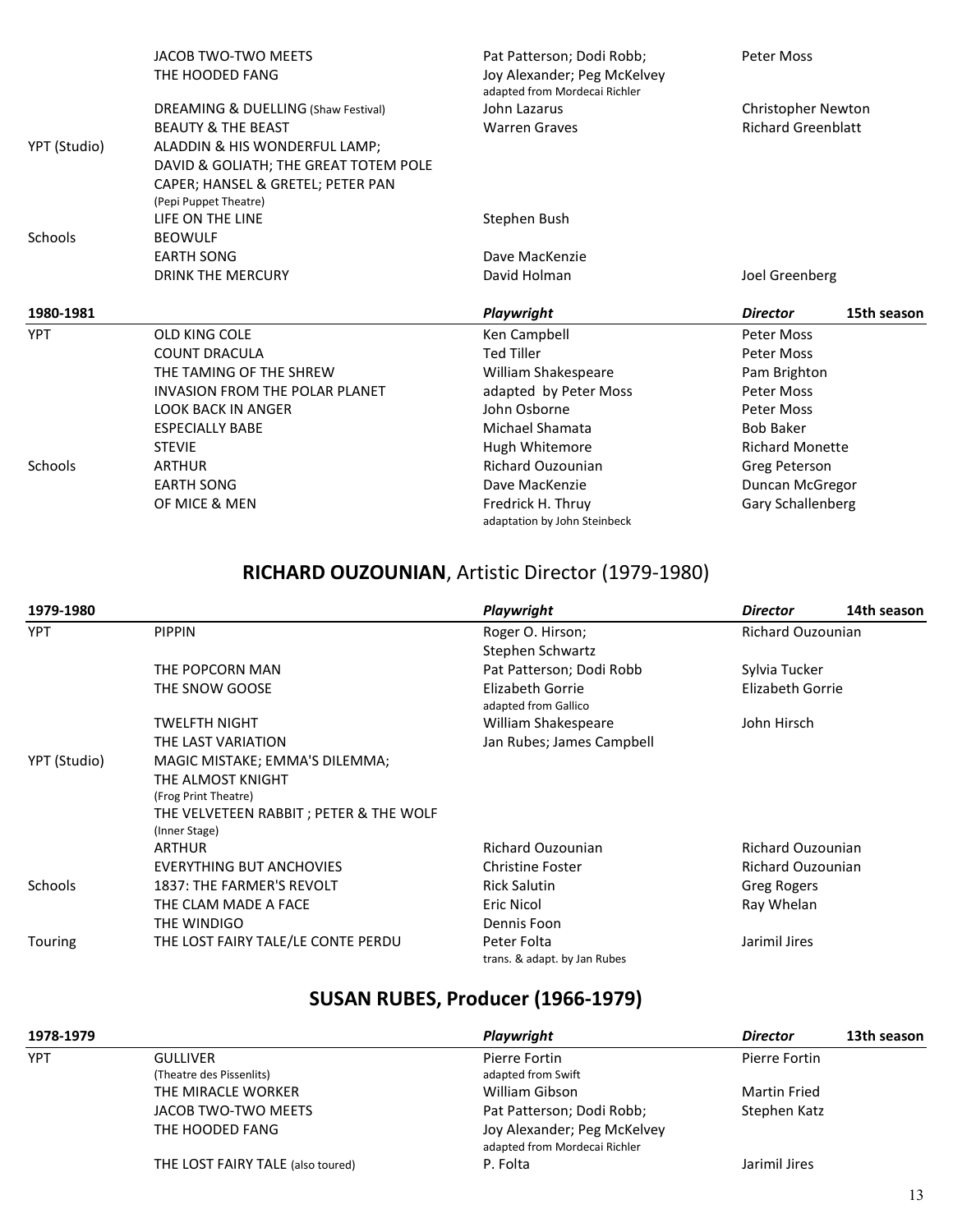|                        | <b>TREASURE ISLAND</b>                                      | trans. & adapt. by Jan Rubes<br>Bernard Miles; Peter Coe; | Sean Mulcahy                                |             |
|------------------------|-------------------------------------------------------------|-----------------------------------------------------------|---------------------------------------------|-------------|
|                        |                                                             | Josephine Wilson                                          |                                             |             |
|                        |                                                             | adapted from Stevenson                                    |                                             |             |
|                        | THE CURSE OF THE WEREWOLF                                   | Ken Hill, Ian Armit                                       | Ken Hill                                    |             |
|                        | HANS CHRISTIAN ANDERSEN<br><b>MINI CIRCUS</b>               | J. Fearnley; B. Cross; T. Steele                          | <b>Brian Macdonald</b>                      |             |
| YPT (Studio)           | (Frog Print Theatre)                                        |                                                           |                                             |             |
|                        | <b>ANIMALS &amp; MAKE BELIEVE</b>                           |                                                           |                                             |             |
|                        | (Lampoon Puppet Theatre)                                    |                                                           |                                             |             |
|                        |                                                             |                                                           |                                             |             |
| Schools                | THE LITTLE PRINCE                                           | Antoine de Saint Exupery                                  | Ray Logie                                   |             |
|                        | (Erewhon Theatre)                                           |                                                           |                                             |             |
|                        | SEYMOUR THE STEGESAURUS<br><b>CERVANTES</b>                 | Eileen Duerkop<br>Len Peterson                            | <b>Greg Rogers</b><br><b>Brian Richmond</b> |             |
|                        | <b>CANTERBURY TALES</b>                                     | Nevill Coghill; Martin Starkie                            |                                             |             |
|                        |                                                             | adapted from Chaucer                                      |                                             |             |
|                        |                                                             |                                                           |                                             |             |
| 1977-1978              | First season at 165 Front Street East                       | Playwright                                                | <b>Director</b>                             | 12th season |
| <b>YPT</b>             | THE LOST FAIRY TALE                                         | Peter Folta                                               | Jarimil Jires                               |             |
|                        |                                                             | trans. & adapt. By Jan Rubes                              |                                             |             |
|                        | <b>SEVEN DREAMS</b>                                         | Jan Rubes                                                 | J. Rubes;                                   |             |
|                        | (Black Box Theatre)                                         |                                                           | Mikulas Kravjansky                          |             |
|                        | THE DIARY OF ANNE FRANK                                     | Frances Gooderich;                                        | <b>Martin Fried</b>                         |             |
|                        |                                                             | <b>Albert Hackett</b>                                     |                                             |             |
|                        | THE COUNT OF MONTE CRISTO                                   | Ken Hill                                                  | Ken Hill                                    |             |
|                        | <b>JOSEPH &amp; THE AMAZING</b>                             | adapted from Dumas<br>Andrew Lloyd Webber;                |                                             |             |
|                        | <b>TECHNICOLOR DREAMCOAT</b>                                | <b>Tim Rice</b>                                           | Ron Singer                                  |             |
| YPT (Studio)           | <b>CLOWNING AROUND</b>                                      |                                                           |                                             |             |
|                        | (Lampoon Puppet Theatre)                                    |                                                           |                                             |             |
|                        | HOW MUCH WOOD WOULD A WOODCHUCK CHUCK                       |                                                           |                                             |             |
|                        | (Frog Print Theatre)                                        |                                                           |                                             |             |
| Schools                | <b>CABIN FEVER</b>                                          | W.O. Mitchell                                             | Greg F. Rogers                              |             |
|                        | THE HOBBIT                                                  | Simon Johnston                                            | Simon Johnston                              |             |
|                        | THE OLD WOMAN & THE PEDLAR                                  | adapted from Tolkien                                      | Joyce Doolittle                             |             |
|                        | <b>CANTERBURY TALES</b>                                     | Betty Jane Wylie<br>Nevill Coghill; Martin Starkie        | Norman Walsh                                |             |
|                        |                                                             | adapted from Chaucer                                      |                                             |             |
| 1976-1977              |                                                             | Playwright                                                | <b>Director</b>                             | 11th season |
| St. Lawrence           | YOU'RE A GOOD MAN,                                          | Clark Gesner                                              | <b>Grant Cowan</b>                          |             |
| Centre                 | <b>CHARLIE BROWN</b>                                        | adapted from C. Schultz                                   |                                             |             |
|                        | JOEY THE CLOWN                                              | Jaroslova Blazkova                                        | Mikulas Kravjansky                          |             |
|                        | (Black Box Theatre)                                         |                                                           |                                             |             |
| Schools                | THE PLAYERS & THE KING'S SERVANT                            | Carolyn Zapf                                              | Carl Hare                                   |             |
|                        | (also toured)                                               |                                                           |                                             |             |
|                        | SIMRE THE DWARF (also toured)<br>THE DAY JAKE MADE HER RAIN | Carolyn Zapf<br>W.O. Mitchell                             | Carl Hare                                   |             |
|                        | <b>ETIENNE BRULE</b>                                        | <b>Leonard Peterson</b>                                   | Sylvia Tucker<br>Greg F. Rogers             |             |
|                        | <b>UNDER MILK WOOD</b>                                      | <b>Dylan Thomas</b>                                       | <b>Timothy Bond</b>                         |             |
|                        |                                                             |                                                           |                                             |             |
| 1975-1976              |                                                             | Playwright                                                | <b>Director</b>                             | 10th season |
| <b>Ontario Science</b> | <b>ANDROCLES &amp; THE LION</b>                             | George Bernard Shaw                                       |                                             |             |
| Centre                 |                                                             | adapted by Aurand Harris                                  | Grigore Poganot                             |             |
| St. Lawrence           | THE POPCORN MAN                                             | Pat Patterson;                                            | Lezley Havard                               |             |
| Centre                 |                                                             | Dodi Robb                                                 |                                             |             |
| Tarragon               | <b>FRESH DISASTERS</b>                                      | Larry Fineberg                                            | Stephen Katz                                |             |
| Schools                | A KNIGHT IN KILOMETRE COUNTRY                               | Larry Zacharko                                            | Jon Redfern                                 |             |
|                        | BILLY BISHOP & THE RED BARON                                | Leonard Peterson                                          | Greg F. Rogers                              |             |
|                        | <b>CYCLONE JACK</b>                                         | Carol Bolt                                                | Greg F. Rogers                              |             |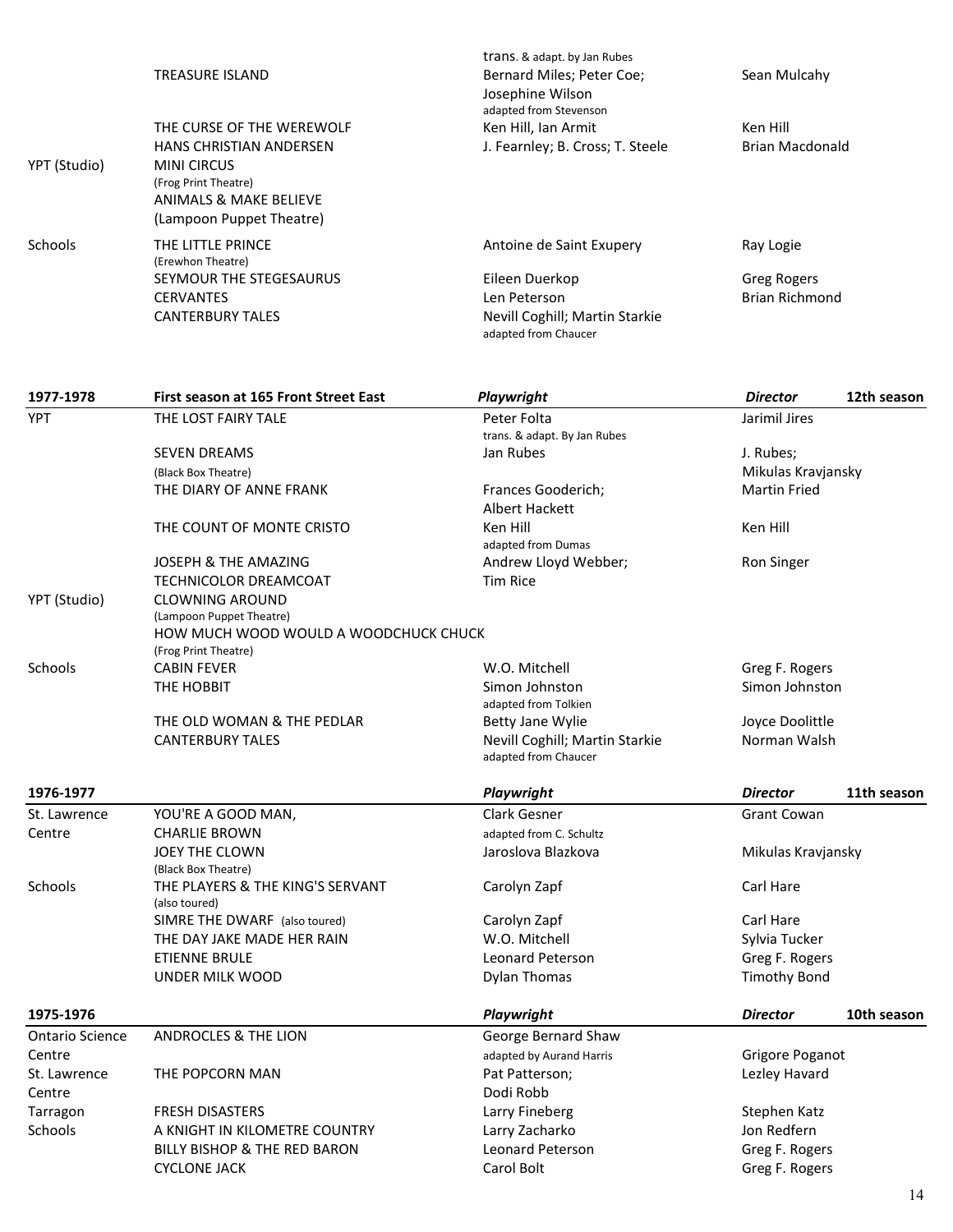| French<br>Programme     | <b>MONEY</b><br>LES BLOB                                                  | <b>Rick Salutin</b><br>Michel-F. Gelinas           | John Palmer<br>Michel-F. Gelinas |
|-------------------------|---------------------------------------------------------------------------|----------------------------------------------------|----------------------------------|
| Touring                 | <b>INOOK &amp; THE SUN</b>                                                | Henry Beissel                                      | <b>Timothy Bond</b>              |
|                         | HURRAY FOR JOHNNY CANUCK                                                  | Ken Gass                                           | Ken Gass                         |
|                         | <b>MAXIMILLIAN BEETLE</b>                                                 | Larry Zacharko                                     | Keith Turnbull                   |
| 1974-1975               |                                                                           | Playwright                                         | 9th season<br><b>Director</b>    |
| <b>Ontario Science</b>  | <b>FINDING BUMBLE</b>                                                     | Carol Bolt                                         | <b>Timothy Bond</b>              |
| Centre                  |                                                                           |                                                    |                                  |
| St. Lawrence            | I, ROBOT                                                                  | Tom Tippet                                         | <b>Miriam Fond</b>               |
| Centre                  |                                                                           | adapted from Isaac Asimov                          |                                  |
|                         | WINNIE-THE POOH (also toured)                                             | A.A. Milne                                         | Marigold Charlesworth            |
|                         |                                                                           | adapted by Julian Slade                            |                                  |
|                         | <b>MONEY</b>                                                              | <b>Rick Salutin</b>                                |                                  |
| <b>Firehall Theatre</b> | <b>SHELTER</b>                                                            | Carol Bolt                                         | Eric Steiner                     |
| Productions             | Toronto Workshop YOU CAN'T GET HERE FROM THERE<br>THE CAPTAIN OF KOPENICK | Jack Winter                                        | George Luscombe                  |
| Theatre-in-the-Dell     | WHAT'S A NICE COUNTRY LIKE YOU                                            | Carl Zuckmayer<br>C. Hoffman; I. Gasman; B. Travis | George Luscombe<br>Miriam Fond   |
|                         | <b>PRETZELS</b>                                                           | J. Curtain; F. Grandy;                             | Patricia Carmichael              |
|                         |                                                                           | J. Kahn; J. Foster                                 |                                  |
| Schools                 | <b>ALMIGHTY VOICE</b>                                                     | Leonard Peterson                                   |                                  |
|                         | <b>MAURICE</b>                                                            | Carol Bolt                                         | <b>Timothy Bond</b>              |
|                         | SILENT EDWARD                                                             | Des McAnuff                                        | Martin Kinch                     |
|                         | LAND OF MAGIC SPELL                                                       | Larry Zacharko                                     | Alex Dimitriev, Greg Rogers      |
| French                  | <b>MALOUF</b>                                                             | Michel-F. Gelinas                                  | Michel-F. Gelinas                |
| Programme               |                                                                           |                                                    |                                  |
| Touring                 | <b>INOOK &amp; THE SUN</b>                                                | Henry Beissel                                      | Sean Gillespie                   |
| 1973-1974               |                                                                           | Playwright                                         | 8th season<br><b>Director</b>    |
| <b>Ontario Science</b>  | <b>INOOK &amp; THE SUN</b>                                                | <b>Henry Beissel</b>                               | <b>Timothy Bond</b>              |
| Centre                  |                                                                           |                                                    |                                  |
| St. Lawrence            |                                                                           |                                                    |                                  |
|                         | WINNIE THE POOH                                                           | A.A. Milne                                         | Eric Steiner                     |
| Centre                  |                                                                           | Adapted by Julian Slade                            |                                  |
|                         | THE BLUEBIRD                                                              | Carol Bolt                                         | Mikulas Kravjansky               |
|                         | (Black Box Theatre)                                                       |                                                    |                                  |
| <b>Schools</b>          | <b>MAURICE</b>                                                            | Carol Bolt                                         | <b>Timothy Bond</b>              |
|                         | TANGLEFLAGS (also toured)                                                 | Carol Bolt                                         | Ray Whelan                       |
|                         | WATERFALL                                                                 | Larry Fineberg                                     | <b>Timothy Bond</b>              |
|                         | <b>FUTURE CHOICE</b>                                                      | Carolyn Zapf                                       | Carl Hare                        |
|                         | (Company One Theatre)                                                     |                                                    |                                  |
| French                  | IL ETAIT UNE FOIS                                                         | Michel-F. Gelinas                                  | Michel-F. Gelinas                |
| Programme               | LES BLOB                                                                  | Michel-F. Gelinas                                  | Michel-F. Gelinas                |
| Touring                 | <b>SILENT EDWARD</b>                                                      | Des McAnuff                                        | David Harris                     |
| Theatre-in-the-Dell     | WHAT'S A NICE COUNTRY LIKE YOU DOING<br>IN A STATE LIKE THIS?             | Cary Hoffman; Ira Gasman;<br><b>Bernie Travis</b>  | Miriam Fond                      |
|                         |                                                                           |                                                    |                                  |
| 1972-1973               |                                                                           | Playwright                                         | 7th season<br><b>Director</b>    |
| St. Lawrence            | <b>BABAR</b>                                                              |                                                    |                                  |
| Centre                  | (Toronto Dance Theatre)                                                   |                                                    |                                  |
|                         | THE DANDY LION                                                            | Pat Patterson;<br>Dodi Robb                        | Jane Heyman                      |
| Schools                 | CYCLONE JACK                                                              | Carol Bolt                                         | <b>Timothy Bond</b>              |
|                         | <b>GOOD LORD</b>                                                          | Ron Singer                                         | Ron Singer                       |
|                         | <b>TELL A TALE</b>                                                        |                                                    | Ron Singer                       |
|                         | <b>TRANSFORMATIONS</b>                                                    | Improvisations by the company                      |                                  |
|                         | <b>WAITING FOR LEFTY</b>                                                  | <b>Clifford Odets</b>                              | Paul Thompson                    |
| French                  | LES BLOB                                                                  | Michel-F. Gelinas                                  | Michel-F. Gelinas                |
| Programme               |                                                                           |                                                    |                                  |